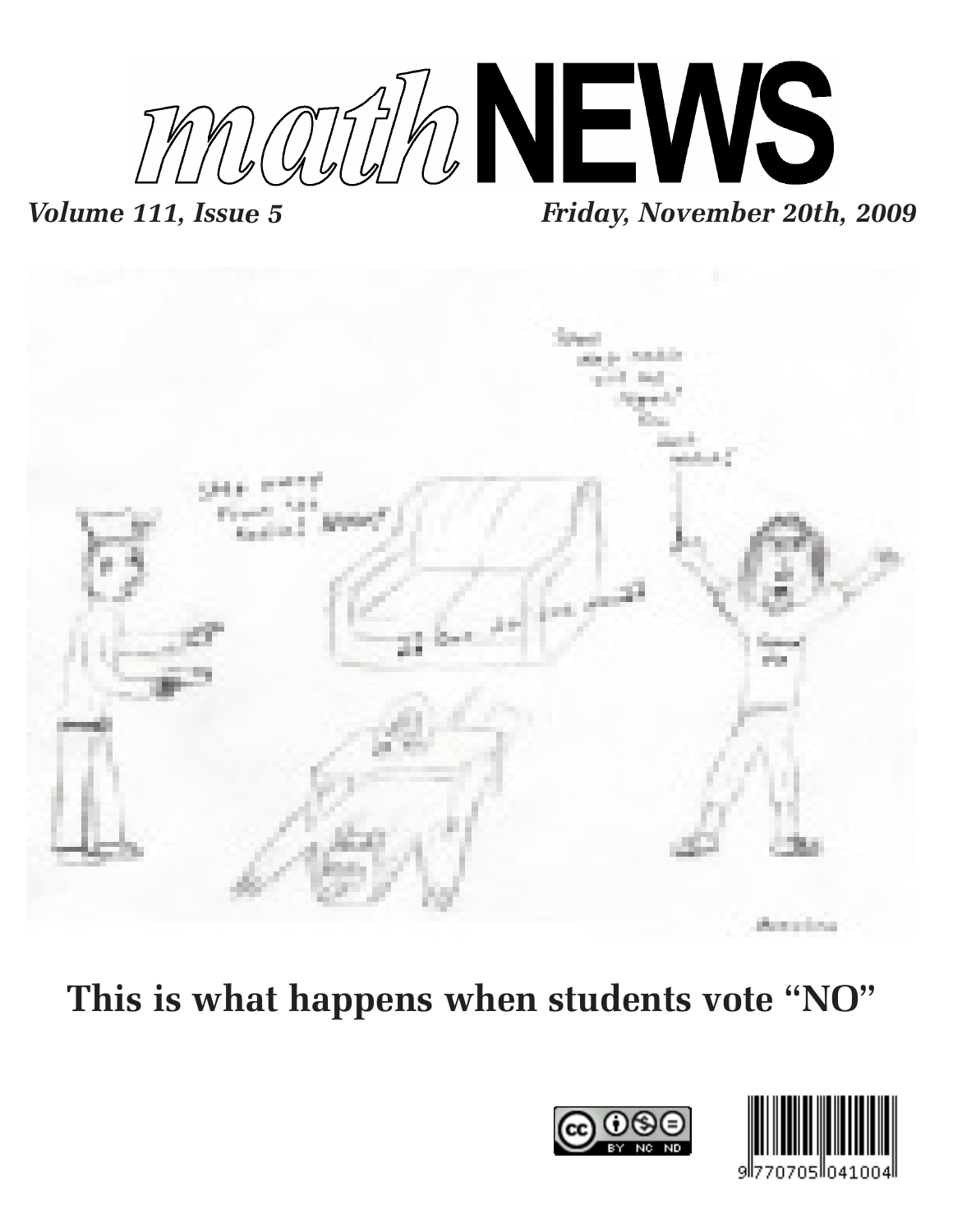### *look***AHEAD**

| mathNEWS                      |                                                    |  |  |  |  |  |
|-------------------------------|----------------------------------------------------|--|--|--|--|--|
| November 20                   | Issue 5 goes on a murderous rampage                |  |  |  |  |  |
| November 30                   | Production Night #6                                |  |  |  |  |  |
|                               | Come to MathSoc at 6:30                            |  |  |  |  |  |
| December 4                    | Issue 6 is a witness in court                      |  |  |  |  |  |
| <b>MathSoc</b>                |                                                    |  |  |  |  |  |
| November 25                   | Annual General Meeting                             |  |  |  |  |  |
| Wednesdays                    | Games Night in Comfy                               |  |  |  |  |  |
| Thursdays                     | Movie Night in Comfy                               |  |  |  |  |  |
| <u>FedS</u>                   |                                                    |  |  |  |  |  |
| November 25                   | Town Hall Meeting, 12-2pm in SLC                   |  |  |  |  |  |
| November 27                   | Trailer Park Boys @Bomber                          |  |  |  |  |  |
| <b>Faculty of Mathematics</b> |                                                    |  |  |  |  |  |
|                               | Questions about these? Find your academic advisor! |  |  |  |  |  |
| December 5                    | Last day of classes                                |  |  |  |  |  |
|                               | Saturday follows Monday schedule                   |  |  |  |  |  |
| December 8                    | <b>Exams Start</b>                                 |  |  |  |  |  |
| December 22                   | Exams End                                          |  |  |  |  |  |
| <b>CECS</b>                   |                                                    |  |  |  |  |  |
| Ongoing                       | Keep applyin' for them jobs, folks!                |  |  |  |  |  |
| <b>Miscellaneous</b>          |                                                    |  |  |  |  |  |
| November 20                   | Transgender Day of Remembrance                     |  |  |  |  |  |
| November 26                   | Thanksgiving (US)                                  |  |  |  |  |  |
| November 30                   | Cyber Monday                                       |  |  |  |  |  |
| December 4                    | Sound FM Dies                                      |  |  |  |  |  |

### **Orientation Week Changes**

#### *Delayed Yet Again!*

This Monday saw a very heated Senate meeting concerning changes to the Fall term calendar (including Orientation Week). Student Senators were unanimously opposed to the motion, which resulted in a tied vote (23-23). Guess what that means, kids? They *haven't made up their freakin' minds yet!*

More to come...

#### **ISSN 0705—0410**

*math*NEWS is normally a fortnightly publication funded by and responsible to the undergraduate math students of the University of Waterloo, as represented by the Mathematics Society of the University of Waterloo, hereafter referred to as MathSoc. *math*NEWS is editorially independent of MathSoc. Content is the responsibility of the *math*NEWS editors; however, any opinions expressed herein are those of the authors and not necessarily those of MathSoc or *math-*NEWS. Current and back issues of *math*NEWS are available electronically via the World Wide Web at http://www.mathnews.uwaterloo.ca/. Send your correspondence to: *math*NEWS, MC3046, University of Waterloo, 200 University Ave. W., Waterloo, Ontario, Canada, N2L 3G1, or to userid mathnews@student.math.uwaterloo.ca on the Internet.

This work is licensed under the Creative Commons Attribution-Noncommercial-No Derivative Works 2.5 Canada License. To view a copy of this license, visit http://creativecommons.org/licenses/by-nc-nd/2.5/ca/ or send a letter to Creative Commons, 559 Nathan Abbott Way, Stanford, California 94305, USA. Terms may be renegotiated by contacting the editor(s).

What you get when a man loves a woman: CorruptED, ImpulsED, InsidED

### *mast***HEAD**

Howdy concerned readers,

So the referenda are over, and the results have been tabulated. The SSC and SuckFM were voted down, whereas an additional swine flu wing of Health Services was voted in, so we'll need no longer to refer to the *entire* building as Plague Central. I am pleased though that the University is demonstrating that student feedback can influence the direction the administration is going. However, I'm slightly worried that they might be tempted to spend a few extra thousand attaching many differently coloured lasers to the roof of Plague Central. (Yeah, I'm still bitter about the logo fiasco.)

I, for one, am disappointed that the Student Services Complex got voted down. I was looking forward to watching people in wheelchairs try to cross both Ring Road and University Avenue to get to the Office for Persons with Disabilities. It would get boring after a little while though, like watching someone inexperienced play Frogger.

*mast***HEAD Question:** What would you do with the warehouse soon-to-be-formerly used by SoundFM?

TheNewGuy (Install cloning tanks to make my army of mutant velociraptors. And torture chambers. Lots of torture chambers.), cbhllhbc (Propose that mathies claim it for "internal use", then immediately repurpose it as "student space" for AHS first-years in hopes that we can improve "inter-faculty relations"), The Other Tree (Replace the 'a' in warehouse with an 'e', meaning that it turns into a house every full moon), CorruptED (A shrine to Sound FM's incompetence, with an engraving of "No, you don't deserve student money"), Lich (Destroy it), Thor (CS-themed restaurant/bar: solve NP-Hard problems to get your food!), snippet (The Michaelangelo Finistauri Centre for Douchefield Research), CODE:  $e \leq$  access denied  $\geq$  (Lego train museum!), (define this (not cool)) (Erect a shrine. WE MADE A MISTAKE, PEOPLE!), Big Mak (We need an SE house!), Tbor (Use it for a great Student Services Centre), Megaton Panda (Place to hide new FOBs), perki (Control centre for the impending robot apocalypse), The Gross Man (Move FedS offices out of the Student Life Centre), *mast*HEAD Creeper (Set it up the bomb!), InsidED (*math*NEWS could use a bigger office…)

> ImpulsED "Welcome to Waterloo's first brothel slash indoor water park!"

### **WIM's Epic End of Term!**

This term is FINALLY COMING TO AN END! Which means? Women in Math Ugrad is having our term-ual EOT once again! This year will be bigger, better AND MORE EPIC than ever before! Once again, held in the MC Comfy Lounge, once again there's Bubble tea and once again KARAOKE, but THIS TERM there will be SO MUCH MORE! All your favourite past couple terms' foods AND gingerbread men for you to decorate!

Come relax with nail art and henna, strategize with board games, play Rock Band and other Nintendo Wii games, and sing your heart out in karaoke! Both guys and girls are welcome for an evening filled with food and fun! Keep an eye out for posters for the finalized date!

> EXCITED FOR AN EPIC EOT! WiM Undergrad Committee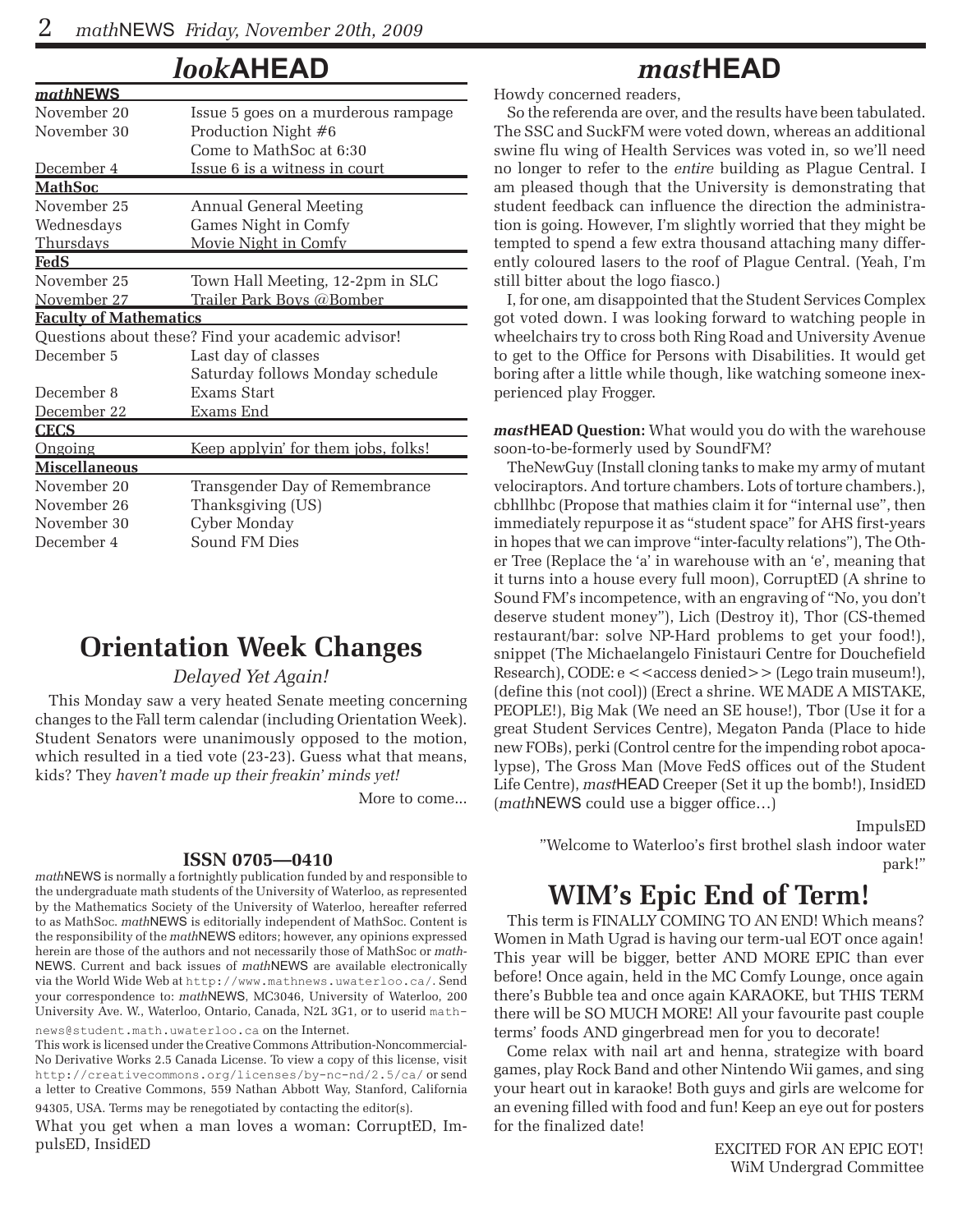### **Prez Sez**

#### *New Prez!*

HI ALL!!! Andre here!!! Now some of you more intulectureaders must be thinking, "Andre in Prez Sez??? I thought Edgar was Prez... or was it Will??? Either way it shouldn't be Andre since he's the CRO... Well you're RIGHT!!! And very very wrong... You see, Will was elected president for this term and then decided to run for president again for the winter term. Now since he was running he had to step down as president of the current term which is where Edgar came in. He was appointed the acting president while the elections were on. Though I was nominated to be acting president, I was unable to take it since I was then CRO. Will then stepped down from the race for president of Winter 2010 and from president of Fall 2009. Edgar stayed as acting president because he was appointed until the end of the elections and once they were over a new president was needed for the remainder of the term. I stepped down as CRO so I could run for an executive position for the Spring 2010 term and in doing so I became eligible to be nominated to the position of interim president of MathSoc for the remainder of the term. Edgar was also nominated but in the end council decided that I was the best person for the job. So here I am now, your 3rd (and hopefully last) president of the term, and I have no idea what I am doing but I seem to be doing it alright. So yeah, I hope that helped you understand the situation a little better. Feel free to come by MathSoc and say hi because I'm there most of the time. Just don't ask me any questions about my job because I have no idea what I'm doing lol.

> President Andre prez@mathsoc.uwaterloo.ca

### **VPAS Sez**

#### *Hello everyone!*

Charity Ball went splendid! Jenny Hirst (Charity Ball Director) did a fantastic job! We had an amazing live auction filled with ties, *prof*QUOTES, Dinner with the Dean, and even some lucky men and women!

Remember, Pints with Profs is coming up! So keep a look out on more information!

Hope you're all getting ready for finals... they're coming up FAST! \*sigh\*

> Maria Christina Greco MathSoc VP Activities & Services vpas@mathsoc.uwaterloo.ca

### **The UW Gamers LAN event**

#### *Sorry, we couldn't fit the pretty poster*

**Saturday, November 28th, 10am to 10pm RCH 307!** There'll be COD4, CS1.6, CS:S, Starcraft,TF2, Warcraft 3, DotA, L4D, UT3, etc, all for your gaming pleasure. Free admission, desktops, laptops and networking gear all welcome! Sign up @ http:// UWgamers.org/lan

For more info, check out http://uwgamers.org/

UW Gamers

# **VPF Sez**

#### *Apparently, Flipping the Bird at the* math*NEWS Editor Does Not Qualify As a VPF Sez*

After being threatened with something much worse being published as a VPF Sez, here I am. End of month financials for November finally came in today, which was a barrel of fun (which is nowhere near as much fun as a barrel of monkeys). They got done just in time for my review, which starts tomorrow. Yes, a review… just to make sure MathSoc finances haven't gotten totally sketched out on my watch. If you would like to find out the results of this review, come see Prashant (Kumar) Patel give his Internal Financial Review Report at the Annual General Meeting (check the *look*AHEAD for more details).

> Sarah Pidcock MathSoc VP Finance F09 vpf@mathsoc.uwaterloo.ca

### **MathSoc Elections**

*Winter 2010 Executives*

It was exciting to see a number of candidates for the election, and even better, a high voter turnout. While 440-some-odd people is a better turnout than usual, it's still nowhere near 10% of eligible voters. How sad.

Anywho, your Winter 2010 Executive are: **President:** Sarah Pidcock

**VP Activities & Services:** Ian Charlesworth

**VP Academic:** Piraveena Tharmalingam

**VP Finance:** Rami Finkelshtein

Congratulations to the four of you, and behave yourselves.

#### *Spring 2010 Executives*

So after all of the excitement of the Winter 2010 elections, we find all four positions for Spring 2010 acclaimed. How unexciting.

Anywho, your Spring 2010 Executive are:

**President:** Maria Greco

**VP Activities & Services:** Joycelin Karel

**VP Academic:** Andre Magalhaes

**VP Finance:** Kumar Patel

Congrats on being the only ones who care.

InsidED

#### **VPA Sez**

...about as much as CKMS after December 5th.

# **Annual General Meeting**

#### *Wednesday 25 November 2009*

MathSoc's Annual General Meeting will be held on Wednesday 25 November 2009 at 4:30 in Comfy. There will be food and discussion of various things.

The agenda can be found on the door of the MathSoc office. InsidED

# **This** *math***NEWS is brought to you by the letter** <sup>π</sup> **and the number** *e***.**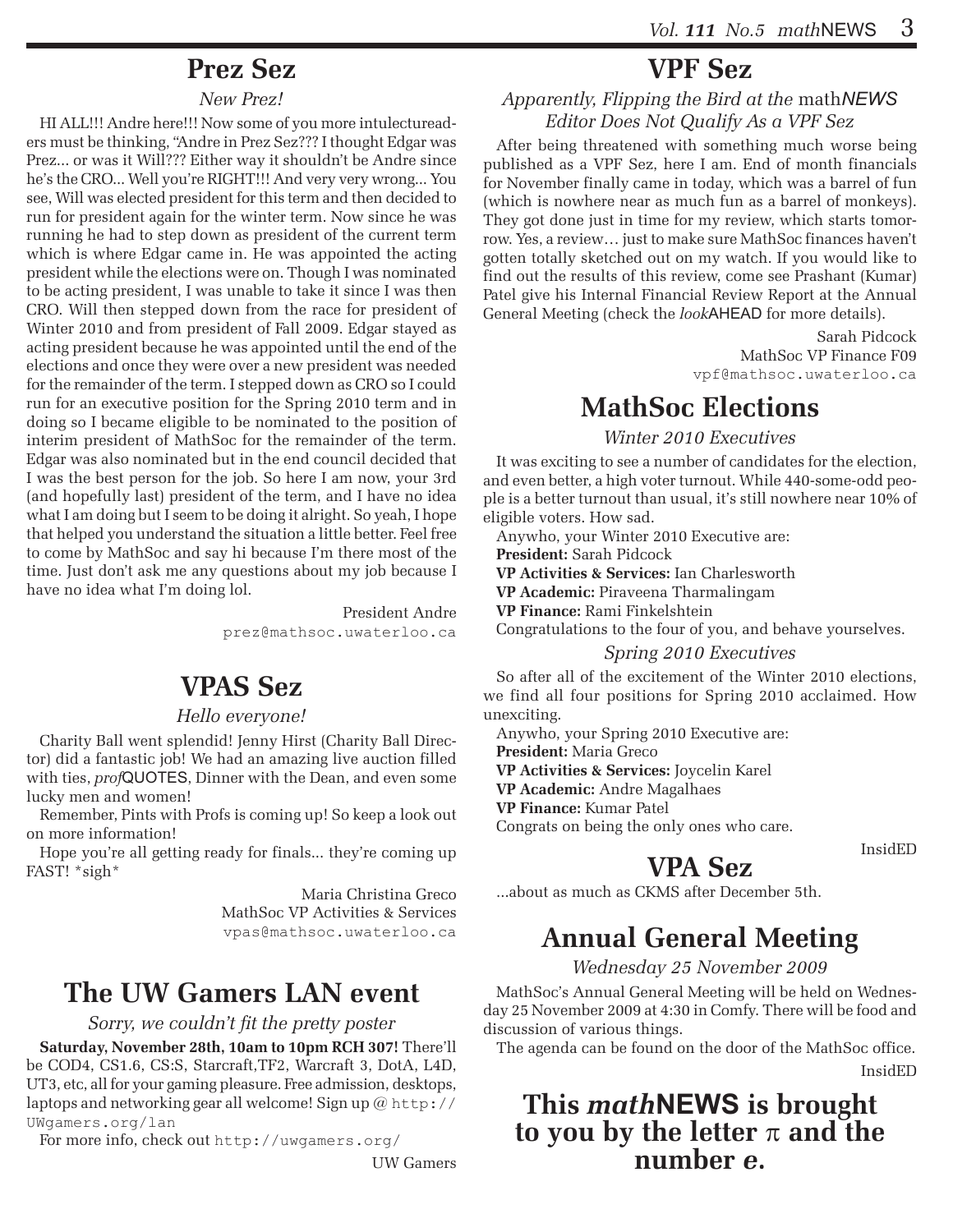#### **Waterloo Voted**

#### *And they are clearly not amused…*

Last week, UW's undergraduate students voted on three proposals put forward by the Federation of Students Council. If all three were to pass, it would have added \$62 to student fees over the next three years. Students voted only for \$10.

100.3 Sound FM was denied a \$2.50 refundable fee by a margin of 53.6-43.7%. While this was not as overwhelming a majority as the referendum two years ago to defund the station, it's still enough to deepen an already dire financial situation. President Steve Krysak locked down the station within an hour of the announcement, and it was broadcasting the BBC for the entire weekend. After a weekend of discussion, the Board of Directors decided that the station will close just before the end of classes. Despite that, The Record reports that Krysak still rejects the notion that students don't support the station.

The Student Services Complex was also defeated by a hefty majority, with the \$49.50-per-term proposal being defeated 56.4- 40.3%. FedS President Allan Babor said that they will look at why the referendum failed, and continue to work on plans for the complex to better meet students' needs. While FedS policy allows the question to be reposed in 90 days, Babor did not mention specifically if there will be another vote on the matter. Graduate Student Association President Jonathan Aycan said that, as the project can't proceed without undergraduate support, it makes no sense for the GSA to have a referendum in the winter as originally planned.

The Health Services Expansion was approved overwhelmingly, with students voting 59.0-37.7% in favour of the \$10-per-term fee. This fee will cover the construction of approximately 20,000 square feet of additional space in the existing Health Services complex, and will be implemented once construction is nearly complete (estimated in 2011). Though the GSA referendum also showed strong support, the result did not meet quorum, and so it is unclear at this time how the GSA will proceed. The building is now going to the final planning and building stages.

As all three proposals met quorum (which is 7% of all students on the winning side), the results are binding.

InsidED

### **Midnight Capture the Flag**

#### *I haven't been lying! It really is fun! So show up!*

Picture this if you will: the time and date are **23:59, Sunday November 29**. You're too excited about going to class in the morning to sleep so you have decided to take a walk through the MC. At midnight you happen to be passing by the **Comfy Lounge** on the third floor, just as everyone is arriving there and awaiting the commencement of the **CAPTURE THE FLAG** game. Since you're feeling rather well, you decide to **join in**. You then proceed to have a lot of fun running around the 5th and 6th floors of MC before returning to your bed well satisfied.

The Management

Everybody clearly knows that there is no such thing as Midnight Capture The Flag.

### **What the MC has to offer**

In the last issue, I wrote about some services which the school offers that often get overlooked. Today we will explore some of the different facilities which are available to us here, in the MC. Mathsoc:

Mathsoc offers a number of services to us Mathies\*. Mathsoc has 75 cent work report binding (Yes, you read that right), 5 cent photocopies and 10 cent printing as well as a few staplers, hole punchers and paper cutters available to use for free. Also worth noting, there are some useful items for sale including pink tie approved calculators (which are cheaper here than anywhere else I have seen) and stationery (pens, pencils, erasers, paper). Lastly, they sell some really cool novelties. There are too many to list here, but some highlights are pink ties from past orientation weeks, really cool math shirts and, my personal favourite, shot glasses. To check out everything else, just drop by MC3038! (If you are not in Math, don't worry! Other faculties also have their own societies like Engsoc, Scisoc, AHSUM, ASU and ESS.)

(If you have applied for your Mathsoc refund then you are not eligible for these services.)

#### Computer Labs:

The MC is full of computer labs. There are 4 labs on the second floor, and more than I feel like counting on the third floor (seriously, most of the third floor is just computer labs). Some of the labs have all Macs, others have computers that can connect to either Windows, Ubuntu or Solaris. These labs are very convenient if you don't feel like running home just to check where your next class is, or where you're writing a midterm in 5 minutes. They're also great for CS assignments once you get used to using Linux. To log in to these computers, just use your WatIAM username, and the password you got from MFCF (Math Faculty Computing Facility, MC3017).

Maze:

Bored and got a week or so to spare? Head up to the 6<sup>th</sup> floor for a free maze! Enter from the corner that connects to DC and make your way to any of the other exits. One of your professors probably has an office here, so you can pick up your assignments while you're there. Once you have done it a few times, start trying to beat your record. The current record is 5 days, 3 hours, 24 minutes and the record for fastest first time is 2 months, 12 days, 4 hours, 6 minutes.

Warning: Enter the 6th floor at your own risk. *math*NEWS takes no responsibility for any injuries or deaths that occur on the  $6<sup>th</sup>$ floor whether from lack of food/water, or from other students searching for food (i.e. you) since they cannot find an exit.

MC creeper

### **UW Capital Markets Group**

The UW Capital Markets Group is a new club on campus that promotes career opportunities in the financial industry to the UW student population and better positions our members for these opportunities through club events. Membership in the UW Capital Markets Group is FREE. To become a member, please email us at UW.Capital.Markets@gmail.com with your name, student ID, program, and year of study, or visit **Lying Management Is Lying** your name, student ID, program, and year or not vector of  $\frac{1}{2}$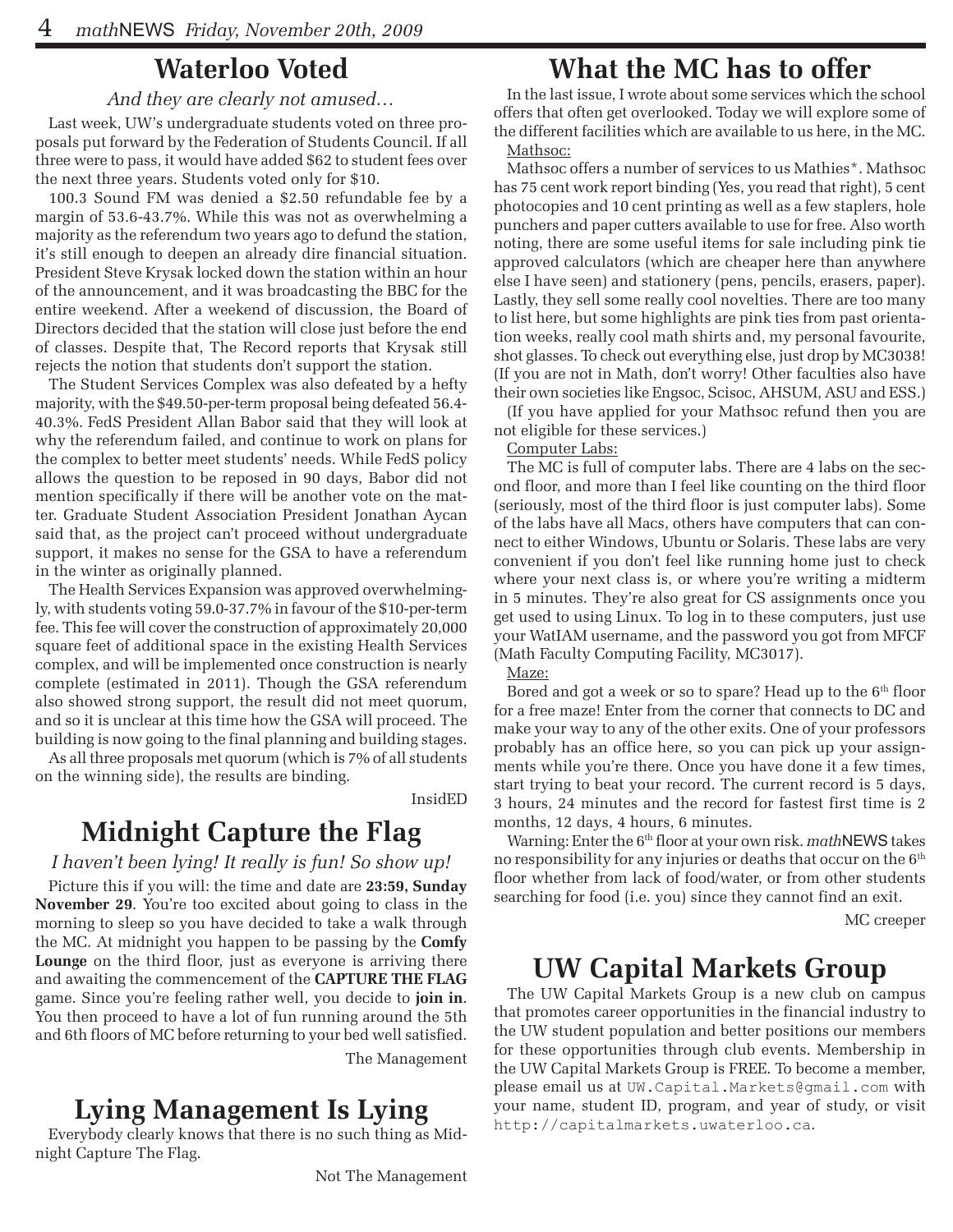### **Interesting Math**

#### *Braess' Paradox*

How many of you have driven somewhere, only to be stuck in horrible traffic, and wished the city made more routes available? I mean, if there are more possible roads to take, it would make sense that overall traffic would reduce as people distribute over the roads, right? Unfortunately, Braess' paradox states that (loosely speaking) extending a network, such as by adding an additional route, can actually *increase* the individual running time required to go from a start point to an end point. We will make the assumption that every driver takes the path that looks most favourable, in the sense that overall trip time is minimized (we could also talk about quality of road, scenery, and so forth, but then we would simply take utilities into consideration instead), which is a reasonable assumption - this will henceforth be referred to as the assumption of rationality.

Consider the following scenario: there is a start point (S) and end point (E), with two intermediate stops, say A and B. There are roads joining S to A, S to B, A to E, and B to E. That is, there are two possible paths from start to end, namely SAE and SBE. As for the travel times per route, we will say SA has a "cost" of *n*/100, where *n* is the number of drivers who take that road, and AE has a cost of 55. We reverse it for the other path, SB has a cost of 55 and BE has a cost of *n*/100. Then each path SAE and SBE has a total travel time of  $55 + n/100$ . Suppose there are 5000 drivers. Then under our assumption of rationality, 2500 drivers will take the route SAE and the other 2500 will take the route SBE. Indeed, if there were not an even split of drivers, then drivers in the route with the higher volume can switch to the alternate route to strictly decrease the driving time. Thus, the overall cost for each driver is  $55 + 2500/100 = 80$ .

Let us examine the effect of adding an additional path from A to B, with 0 cost (yeah, extremely good road designers). In this case, *every* driver takes the SABE path. Indeed, the SB path always has a cost of 55, while the SA path has a worst case scenario cost of 50 (if every driver takes the route SA), and hence every driver begins by taking SA. Arriving at A, a driver has two options: take AE, or ABE. Since AB has 0 cost, ABE has the same cost as BE. Again, AE always has a cost of 55, while BE has a worst case scenario cost of 50, so every driver takes the free path to B, then continues via BE. Then the overall cost for each driver is  $5000/100 + 5000/100 = 100$ , which is 20 higher than before we added the extra route! Furthermore, no individual driver has the incentive to switch to the previous choices of SAE or SBE, since both of these paths now have an

overall cost of  $5000/100 + 55 = 105$ . Thus - Braess' paradox. As a side note, you may notice that I choose to make this road oneway from A to B, however the conclusion remains unchanged if we assume it is a two-way road, since the path SBAE always has a cost of 110.

Of course, this example seems quite contrived. Unlike most of the math I do though, this concept actually does come into play in real life. On Earth Day in 1990, New York decided to close 42nd street, which was always congested. Many believed the decision would be disastrous - and many were wrong, as traffic flow actually improved. A similar situation occurred in 1969 in the city of Stuttgart, which tried to reduce traffic jams by building a new road, only to see traffic worsen. The mathematical model presented above could be realized in real life as well: suppose there is a T-intersection in the road, forcing drivers to turn either left or right. On the left, there is an accident on the road which forces cars to a single lane and creates congestion; so that the time required to travel this leg of the route is dependent on the traffic volume. Upon passing the choke point, drivers can continue on their way to the end. On the other hand, should a driver decide to turn right at the T-intersection, they drive without congestion for the first segment of the road, then encounter construction which forces drivers to one side of the road and introduces congestion. If a traffic engineer attempts to improve matters by creating a new road that joins the end of the accident area to the beginning of the construction area, we now have Braess' paradox. In fact, it was determined that this paradox would occur about half the time when dealing with congested areas! So let this be a lesson to you, should you decide to pursue a career in transportation design (or are playing a realistic SimCity game).

#### **Vince's problem of the issue**

According to a certain professor I won't name, my problem of the issue from two issues ago was too easy. I hope that I can make up for that in more interesting problems this time around, so these are for you Professor Z.

1) Hopefully, everyone knows that  $\cos^2 x + \sin^2 x = 1$  for every real value of *x*. What real values of *x* will be a solution to cos*nx* - sin*nx* = 1, for a given positive integer *n*?

2) Suppose you have a set of four real numbers. They have the interesting property that if you take the product of any three of the numbers, then add it to the remaining number, the result is always 2. Find all possibilities for this set of numbers.

Vince Chan

# **The Cord VS. Imprint**

So I decided to take a look at the last issues of both the WLU student paper and the Imprint, to try and figure out which school had the worse rag. The results weren't too surprising; the two papers weren't all that different. And yet there were small differences that made me enjoy The Cord more.

The first thing I noticed was it was shorter. It was so nice. Only 20 pages compared to Imprint's 36. The shortness made it seem more compact, and although the amount of sports and ads covered about the same percent of space, it just seems so much better with less of it.

The next thing that popped out was the lack of comics and

sex columns. Just, wow, I mean, they're just not there! I'm so unscathed and unconfused!

And the one thing that struck me was the much larger recognition of Remembrance Day, with almost a fifth of their issue devoted to it, and only a single page out of thirty-six was devoted in Imprint. So to The Cord, I salute you for being just enough better than Imprint.

The Gross Man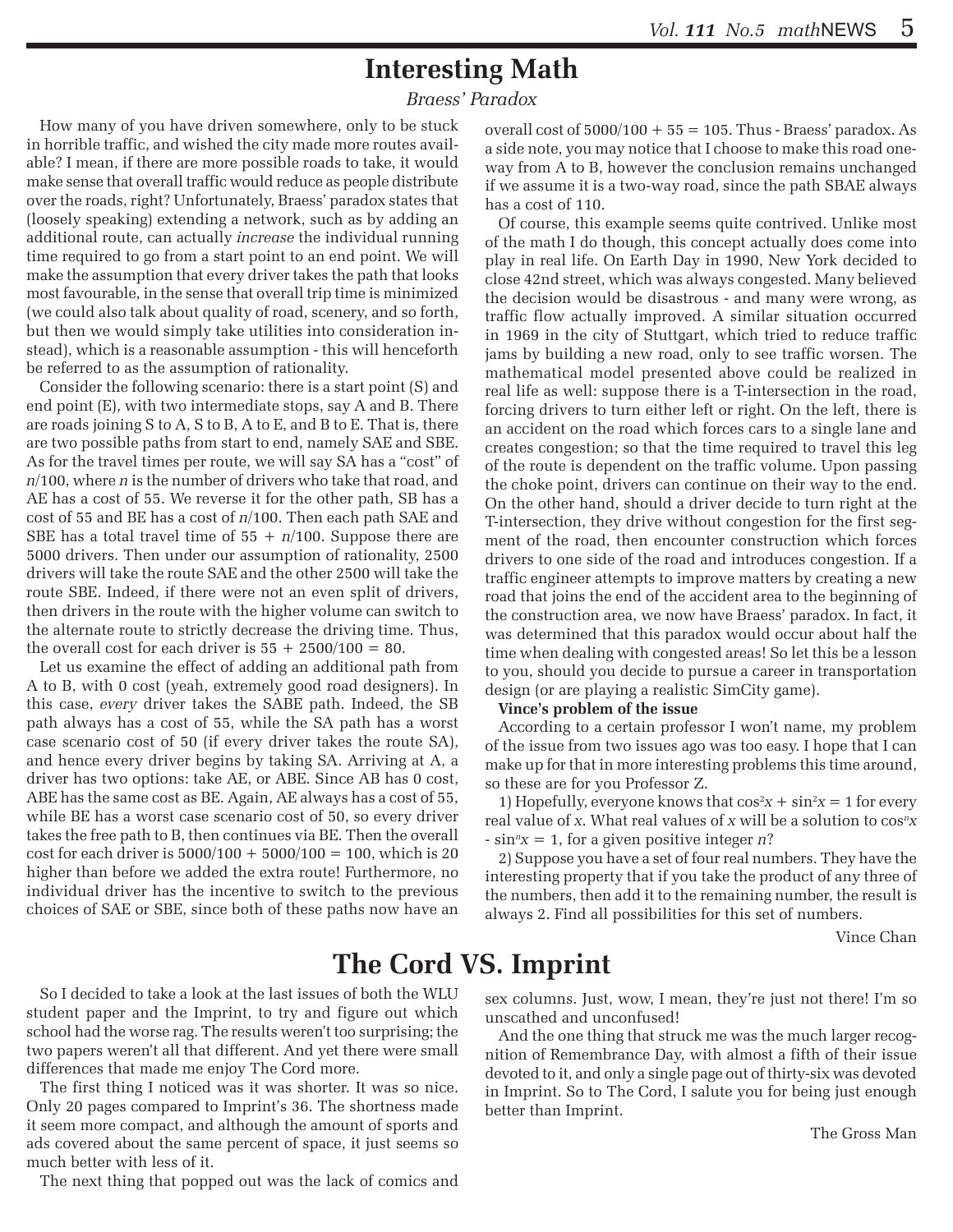#### **Thor's CS Problem of the Fortnight**

#### *Your morning algorithmic constitutional*

**Last Fortnight's Question:** You are an army general in a combat situation. Your intelligence staff has acquired the plans to your enemies' communications network, a map of base stations and the cables connecting them. You wish to efficiently disrupt your opponent's communications, cutting them off from each other, by blowing up base stations. How can you determine which base stations will segment communications for the enemy force when they are destroyed?

**Its Answer:** As was probably obvious from the presence of the word 'network' in the problem, this is a graph theory question. A good way to determine where to strike would be to look for stations that you could destroy which would sever the communication network into two separate components. A base station (vertex) that meets this definition is called an *articulation vertex*. Articulation vertices can be located with a linear-time algorithm.

The algorithm first involves finding the depth first search tree. The vertices of this tree are then examined, to see if they are "cut-nodes", vertices that can be deleted to render a disconnected component. In this algorithm, we employ the concept of "earliest reachable vertex" to mean the "earliest" vertex (in the Depth First Search sense) that we can reach via a back-edge from this vertex. We examine each vertex of the DFS tree to see if it has any of the following properties: 1) It is the root node of the DFS tree, and it has two or more children. In this case, it is an articulation vertex. 2) The earliest reachable vertex from it is itself. In this case, your vertex's parent is an articulation vertex, as is the vertex itself unless it is a leaf vertex. 3) The earliest reachable vertex from it is its parent. In this case, the parent must be an articulation vertex.

**This Fortnight's Question:** Imagine that you look in your kitchen, and you notice that you have three ingredients for your next recipe: eggs, milk, and sugar. Assuming that a "dish" is a combination of ingredients, list the dishes that you can produce using these ingredients (don't forget the empty dish!). In general, what is an efficient way to generate all of the dishes for a set of ingredients?



### **ElseWhen**

#### *25 Years Ago in* math*NEWS*

This issue of *math*NEWS is choc full of mathie goodness. So much so, in fact, that it's hard to pick one in particular to feature. But alas, here is a sneak peek at Volume 36, Issue 8, originally published on November 16, 1984.

InsidED

#### *The Quiche Debate Resolved*

For the past few issues, there have been proofs and counterproofs on whether or not all real numbers eat quiche. I think we finally have a proof that will put this debate to rest:

*First, obtain a good cookbook and open it to a recipe for quiche. Now observe that there is a line at the bottom of this recipe which reads "Serves 4-6" or something to that effect. This obviously means that the real numbers between 4 and 6 eat quiche. By multiplying the quantities of the ingredients in this recipe by a common factor, it can then be made to serve any, and all, real numbers greater than or equal to zero. Since all positive real numbers eat quiche, and all negative numbers are simply -1 times a positive number, therefore all real numbers eat quiche, because -1 cannot stop the positive real number from eating quiche. Therefore, all real numbers eat quiche.* So there.

#### *Little Known Campus Clubs*

- The Society for the Preservation of the Democratic Rights of Chalkboard Erasers
- The Association of Prime Numbers Divisible by 42
- The Society of Math Students Who Would Rather Be Off Feeding Pizza Boxes To Texas Beef Cattle On A Hot August Afternoon
- The Floccipaucinihilipilificationists Club
- The Federation of Discarded Beer Caps (Waterloo Chapter)
- The Society of Sane Math Students

Apparently none of these clubs exist due to either lack of membership or lack of motivated members.

#### *Real Math Subjects*

- • **Calculost** Short for "lost without a calculator".
- • **Algerbore** Ideal for those who enjoy having pain inflicted upon themselves by sadistic professors.
- • **Sadistics** Guaranteed to put even hard-core insomniacs to sleep before the end of the class due to the utter boredom.
- **Poor Math** Poor (i.e. devoid) of real math.
- Applied Magic How to apply various magical techniques to solving differential equations.
- • **Graf Theory** Covers lesser German nobility and some of their cheaper musicians and/or serving wenches.
- **Mortuarial Science** Everything there is to know about people kicking the bucket.
- **Comb In A Torn Ell Enumeration** How to count to 7 in 69C40 ways.
- **Computer Sorcery** The spells, incantations and prayers needed to get a program to work.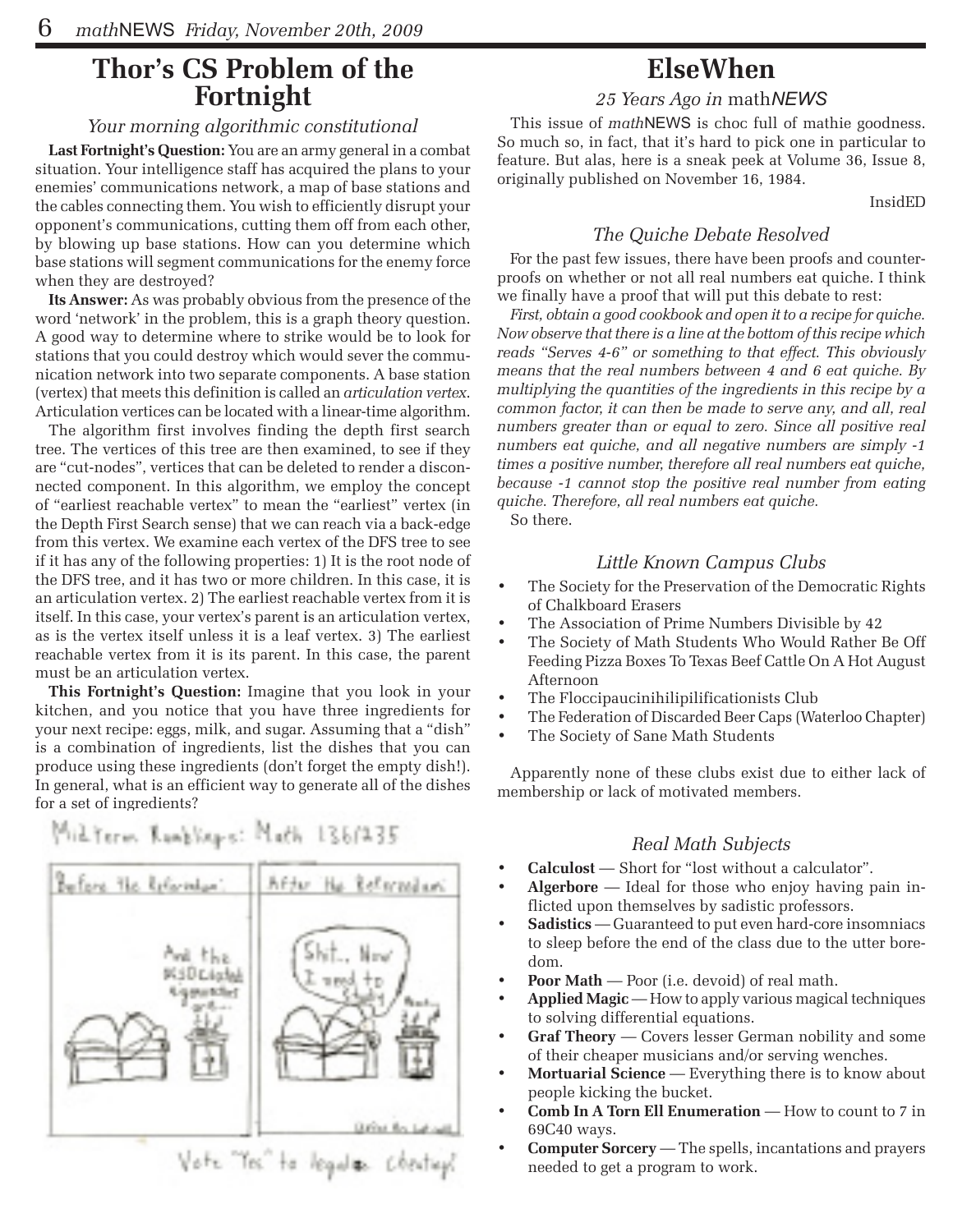#### **Interesting excuses to use around campus**

If you're wondering where Interesting things to do around campus has gone, it's located at approximately this location, but another two weeks in the future. Also, I couldn't find any more interesting floor tiles in the past two weeks. So here it is, the strange mumblings passed on to me by the voices in my head while feverishly finishing homework due tomorrow.

- Get a major band to sign your homework. "Sorry, I can't hand it in, I got it autographed."
- Lick the outside of the DC building. "Sorry, I couldn't hand in my homework, I got my tongue stuck to a building."
- Build a brick wall around the drop box. "Sorry, I didn't have a sledgehammer, so I couldn't hand it in."
- Strategically switch religions based on religious holidays. "Sorry, I've had a religious holiday every day for the past week and a half. Yes, they're all valid religions. Jedi is so a valid religion!"
- Cite duties that are obviously more urgent than homework. "No, my alter ego is a superhero, and I had to go save the world. Yes, that does take all the time I have between lectures."
- Hand in a pile of ash, and claim entropy ate your homework, and it experienced heat death. "Sorry, entropy increases all the time, it's really inevitable that this sort of thing happens."
- Claim you submitted it via Twitter. "What are you talking about? Didn't you check my feed?! I told you I was submitting it there on your Facebook wall!"
- Write lists such as these for *math* NEWS. "Sorry, I had a wave of creativity wash over me, and couldn't just let it go. What?! You're enrolling me in an arts program?!"

The Other Tree

### **HACKING!**

I have managed to hack into a high security government server and acquire the LISP code to a top secret military defense system. To prove I have the code, I have included the last ten lines.

 ))))))))))) ))))))))) ))))))))))))) ))))))) ))))))))))) )))))))))))))) )))))) ))))))) )))))) )))))))))

### **Big Mak's Extra Juicy Video Game review**

This week, New Super Mario Bros has finally been released, to the general reaction of "What? They're making another one of those games?" I was intruigued enough to unfasten my hands from my GameCube controller and my eyes off Brawl to go pick up a copy, figuring that it should be a decent change of pace from smashing my opponents off the field with Olimar.

The game was actually pretty fun. I've played NSMB for the DS, and that was a fun game to play in bursts, and this game was no different. The music was catchy and amazing to listen to while I played, and co-op was as fun as heck (although I spent more time "accidentally" killing my buddies than co-oping with them). The gameplay mechanic is solid. All you have to do is run, jump, murder goombas with your feet, and save a princess who really shouldn't be worth your time. It's a classic formula, and just so damn fun.

But as I've hinted at before, it's the multiplayer that's fun as hell. You can either go co-op little big planet-style, or in an all-out brawl for coins and stars. I prefer the latter myself; it's always fun to knock Luigi into a bottomless pit  $\hat{ }$  -  $\hat{ }$ ).

The game is definitely fun, and if you own a Wii, you should definitely get it. Not as much of a party game as Brawl, but still great for multiplayer. If you don't have a Wii though, don't worry about it. It's not a console buyer like Brawl or Galaxy.

Big Mak

# **Things NOT to do in Residence**

- 1. **Eat the food at the caf if you don't know what it is.** And even if you do, it might not be the best idea. There are documented accounts of people getting sick from this stuff. (Could it even be called food?)
- 2. **Play basketball in your room.** Not only do you risk breaking your own stuff, you absolutely KILL the concentration of everyone else on your floor. They may just be inclined to hunt you down if they have a midterm they're studying for.
- 3. **Stay in your room all the time when you're not in class.** You will miss out on a lot of stuff that you won't get to experience anywhere else.
- 4. **Try to heat cans on the stove.** See the lava lamp episode of Mythbusters for all the gory details of what happens when you do.
- 5. **Use a typewriter at 3 am on a Thursday morning, like I am right now.** People tend to get VERY angry when woken up by the sound of a typewriter!

Man with the Typewriter (but probably not for long!)

**Vote "YES" to legalise satire!**

*Write for* math*NEWS on Monday, November 30th*

(define joke (not dying))

Author's name withheld for security reasons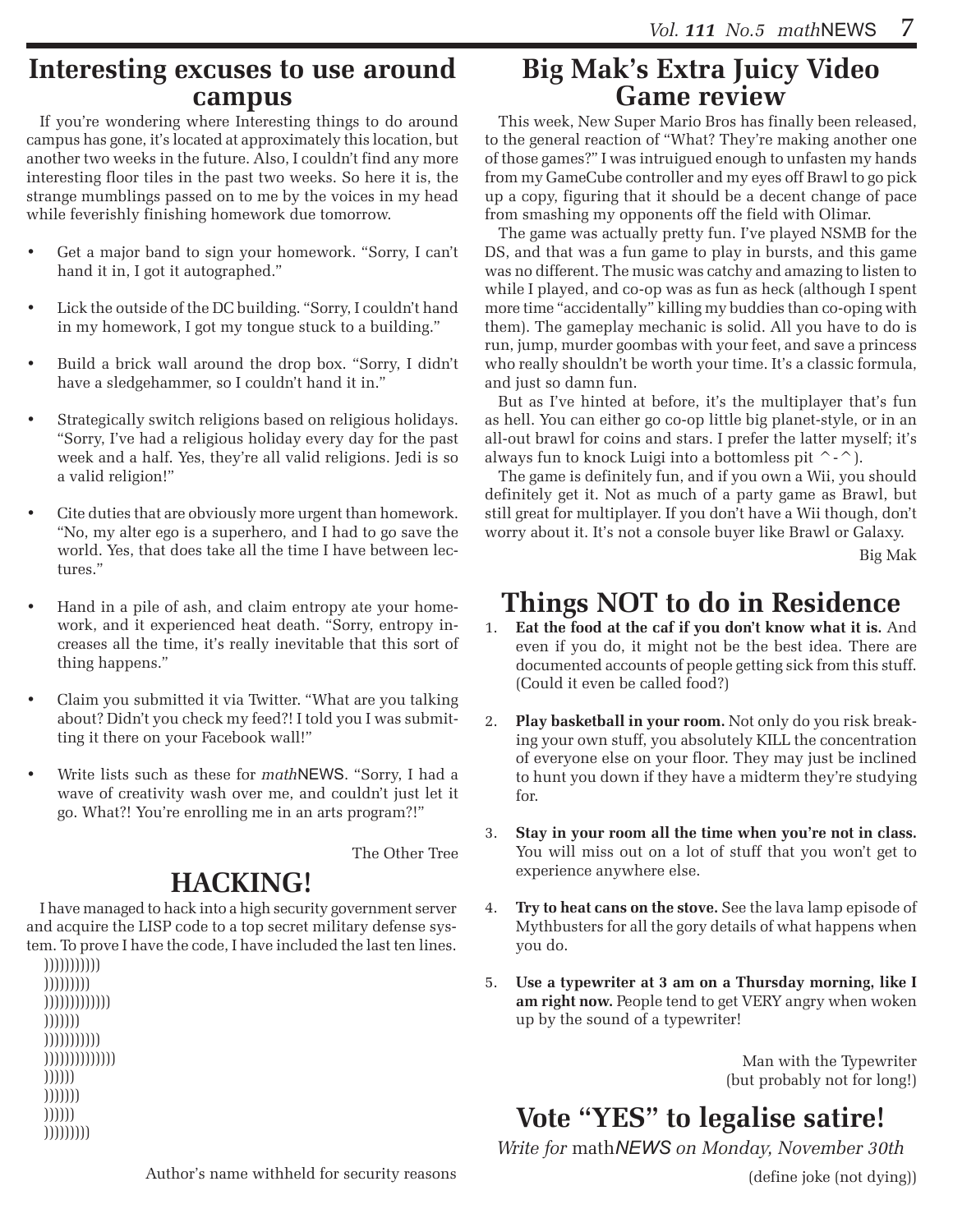### **In which I explain lambdas to new programmers**

Hello, new programmers. As someone who is new to programming, you are no doubt still young and naive. For this reason, you may hear more experienced individuals discuss a particular Greek letter - lambda - at great length. What is this strange concept, you wonder? I wrote this article to explain it all to you.

It's really simple, OK? Lambdas are *function literals*. Think of literals in a programming language. C++ and Java both do not have lambdas, but they do have array literals. You can say something like:

int[]  $arr = new int[]$   $\{1, 2, 3\}$ ;

to construct a new array populated with some values. You don't need to go to all of the trouble of writing:

 $arr[0] = 1; arr[1] = 2; arr[2] = 3;$ 

It's just syntactic sugar. The same is true of lambdas.

Sometimes, you want to use a function for something, and you can't be bothered to go define one - you just want to drop one into the code right where you are. You want a literal. This is pretty useful. Imagine programming with a language without array literals. That would suck, right? Well languages without lambdas are like that - except you use functions way more than you use arrays. Lambdas let you write code like this (in Ruby):

users.sort!  $\{|a,b|$  a.name < b.name }

See that underlined code? That's a lambda. It's a function that I made right there - I didn't need to give it a name or anything. In one line, I just sorted an array of users in place by name. The sort function in Ruby expects to be given a function like that - it wants a function that specifies how to sort the array. In Java, you'd need to do define some sort of Comparator to do this, leading to needless bloat and complexity. Lambdas are great!



### **The renegade and the spoon**

The two of them are in the middle of a mental battle of the minds, and as such cannot man their respective posts. They will resume their normal activities next week.

In other news, *soft*NEWS seems to be fully underway and the fools have no idea that I am the one behind it all! Software Engineering forever.

CorruptED

# **Methics**

It is a well-known (and lamented) fact that all science-based programs require that one takes an "impact" course before they finish their undergrad program. The point of this is that the (un)lucky student gets exposed to the ethics required in order to get certified in whatever they plan to do, and so that they do not become mad scientists keen on taking over the world with a horde of reanimated zombie velociraptors by their side.

Oddly enough, there isn't any impact course made specifically to target those in Math. Is it because those taking Pure Math are presumably harmless? If there was a math impact course, it would probably include these topics:

- Equal rights: *i* wants to be a real number too!
- Clearing up misconceptions about  $\pi$ : Just because it's irrational doesn't mean that it's dangerous! It's just as sane as any other number!
- Identity matrices: Should we be keeping them open to the public, or have them secure?
- Prime numbers: What makes them so special? This is clearly a case of discriminating against the plebian classes of numbers.
- The "natural" log: Clearly another case of racism. Other logs are just as good.
- "Improper" fractions: We need to move on from oldfashioned etiquette for classifying numbers. A fraction is a fraction.
- Negative numbers: The politically correct term is actually "less than zero".
- Perfect numbers: It's a coincidence. Get off of your high horse already.
- Dividing by zero: It's not going to create a black hole, so stop panicking already and turn the calculator back on.
- Acute triangles: ...and the rest are just ugly?
- Proofs: Sometimes, you just have to accept things on pure faith, and take mathematical formulas for granted. You don't need to prove everything.

Big Mak

### **Re: Election Stuff**

An article in last issue's *math*NEWS resulted in major complaining directed towards me (and not the author of said article). I invited those people to put a response in this *math-*NEWS. I didn't get anything. This leaves me very confused, as not only would I have published it, the author would have enjoyed reading it.

Oh well.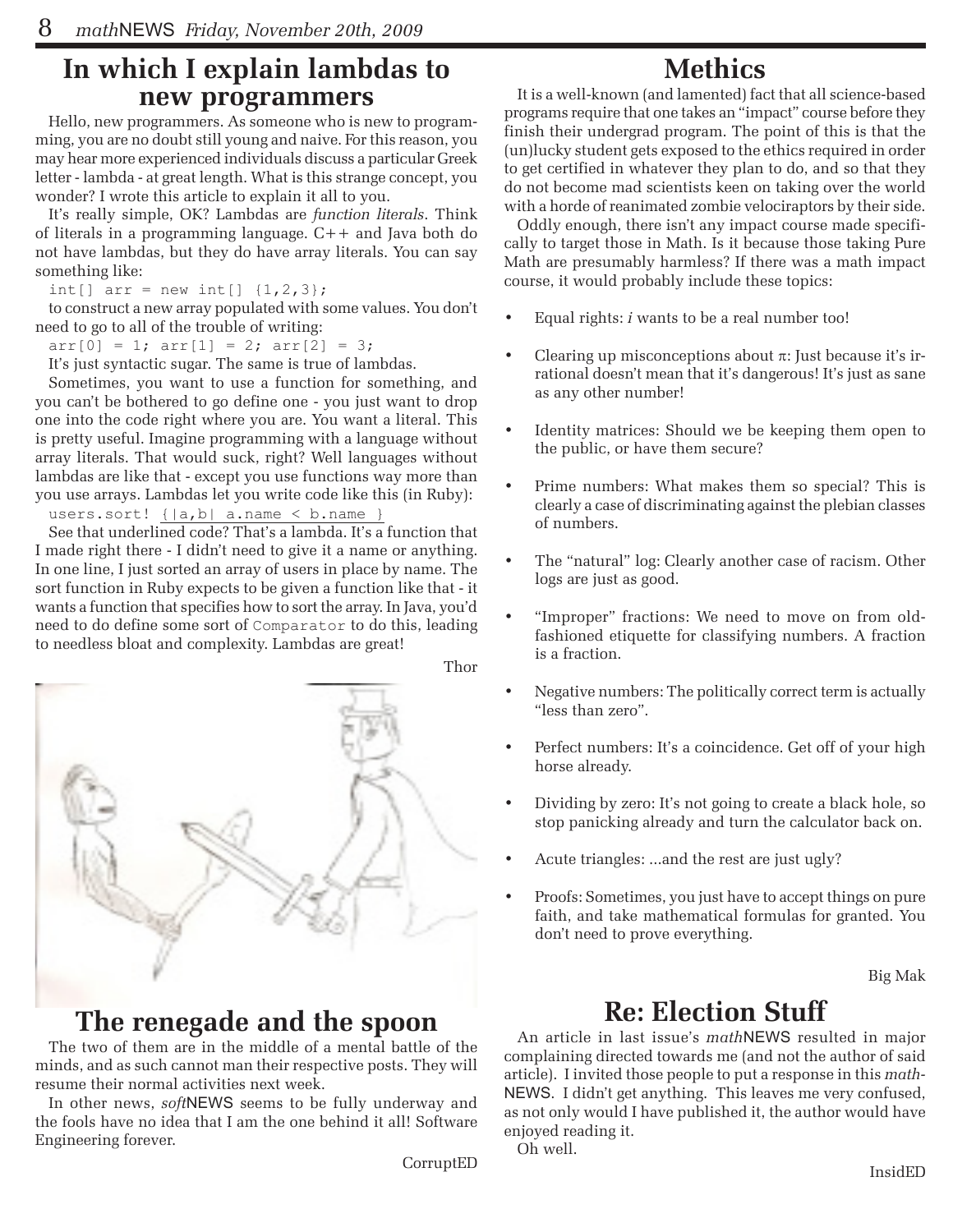### **Panda's Pokémon Pilgrimage**

*Making team changes and the breeding war!*

After last week's discussion of the team design, it dawned on me that anti-cursing was a major problem with the team, and with the lack of anything else awesome going on in GSC, it might just be a very strong threat. With that in mind, I made the following changes:

Out: **Rhydon**. In: **Donphan** @ Leftovers: Curse, Earthquake, Body Slam, Roar

 Donphan's lack of weakness to earthquake makes him a better Roarer. However, its attack is quite a bit lower, and it doesn't pack Rock Slide. More importantly, it doesn't pack a single move that counters Skarmory, which makes it quite difficult if a Skarm chooses to switch in so randomly. However, its main job isn't to Curse, so just pseudohaze it up.

Out: **Scyther**. In: **Umbreon** @ Bright Powder?: Mean Look, Charm, Baton Pass, Rest

 Scyther's main purpose was to counter Heracross, but I do have a Zapdos that counters anything a GSC Heracross can toss at it (short of HP Rock which never shows up). In its place, Umbreon will wield the trapping set. The problem with Umbreon is that people will usually switch in a pseudohazer against it, which makes Toxic a potentially better choice than Rest, but with item clause in Stadium 2, I'm banking on Rest to outlast the opponent. On the off chance it can Mean Look and pass to someone with an advantage, then it gives me an easy one up.

**Status updates!** For now, I have put the Eevee project on hold. Eevee learns Charm from breeding (Group 5), and Snubble learns it at level 10. I'd need to catch a fine Snubble. On the plus side, since attack and speed don't matter, I'd be looking for HP, Defense and Special only on the DVs. The problem with breeding indeterminate attack Eevees is as follows: The defense and special genes are inherited from the parent of the opposite gender. If I catch a great Snubble, I'd be forced to look for a female offspring, but if Snubble sucks and the Eevee I had wasn't bad, then I must look for the male offspring. With the threat of Attract, perhaps having a female on the team wouldn't be such a bad idea, but I digress.

I spent a good chunk of time looking for Phanpys and Donphans. One item in my favour was my Lv 30 shiny Gyarados from the Lake of Rage had Waterfall and Dragon Rage, two attacks which leaves Lv 30 and Lv 25 wild Donphans with a sliver of health respectively. Quite recently, in fact, I caught a Donphan with a defense and special of 13 which are fantastic because I got tired of hunting them. To get Body Slam on Donphan required breeding, and so I packed Tauros off to my Red savefile, taught it Body Slam (something I was going to do regardless) and shuffled it back to breed with Donphan. As of this writing, I have just hatched one (on my seventh try) that has a 10-14 in attack, a 0-3 in speed and 13 in D and SpD. I think I might just keep this, but if its HP (which is 10-15) is closer to 10 than 15, I might not want to keep it. Time to hunt Rare Candies!

I'm pretty happy with the way the team is coming along, and I'm confident it will be fully trained very soon. Gotta love the Elite 4 runs which maximized my money count (at 999,999), so I burned it all on Ultra Balls and Vitamins. Until next time!

Pokétrainer Panda

# **Secret Plans and Clever Tricks**

Hello future subjects: This is the future ruler of not only *math*NEWS, but also the whole campus, and eventually the whole world. The follows are my Secret Plans and Clever Tricks with which I will take over. Of course, telling my plan is not the optimal way to implement it, but by publishing this, nobody will take it seriously, until it is far too late to stop me. MUAHAHAHAHAHAHAHAHAHAHA

Step 1: Ingratiate myself with the editors. Having the people in charge on my side is essential until I have the resources to seize complete control.

Step 2: After I am securely in the good books of the leadership, I will begin to alienate the senior members. I will criticize their work, gradually making them feel like they are less and less effective, until they quit in despondancy. For those who might doubt me, I have a well-developed talent for losing friends and alienating people. That movie ain't got nothing on me.

As this happens, I will be taking on a bigger and bigger role in the production, making it very public how I am picking up the slack.

Step 3: As the senior members quit, I will get myself minions to write what I want for *math*NEWS. Ostensibly they will use their own ideas, but in reality they will be spreading my propaganda.

Step 4: I will recruit the engineers to my cause. Given their dislike for math students, it should not be too much of a problem. I will get them to help me design a hamster powered repeating crossbow. Of course, this may not be very effective, but I've always wanted a repeating crossbow. Although not practical, this device has the benefit of making sure that nobody could ever take me seriously again, giving me the freedom from suspicion to implement the next stages of my plan.

Step 5: Get some more engineers. Build a laser. Mount it on the top of DP library. From this vantage point, I can use my laser to vaporize nearly anyone on campus. Those who I cannot target directly, I can fire through a building to reach. I don't think anyone cares about that chemistry building anyways. I will raise funds for my next project by taking money for vaporizing certain people and items. This will conclude my association with the engineers, so as a last act of spite and alienation, I will vaporize their tool, if you get my drift.

Step 6: Recruit the arts students. In general, arts students would not be very useful, but their economics students will be invaluable in the further plot. With their knowledge of finance and the money I will have from shooting at things with my laser, I will take over businesses in the aerospace industry. Plus, as everyone knows, the girls are in arts.

Step 7: Build a low-orbit high-yield laser and EMP generator. 'Nuff said. With the leverage with owning a weapon of this magnitude, I will be the ultimate power in the world. And I will use it.

Step 8: Using the combined power and knowledge of the world, I will clone velociraptors back to life. Using these mutant raptors, I will take complete control of the world.

Step 9: ???????????????

Step 10: PROFIT!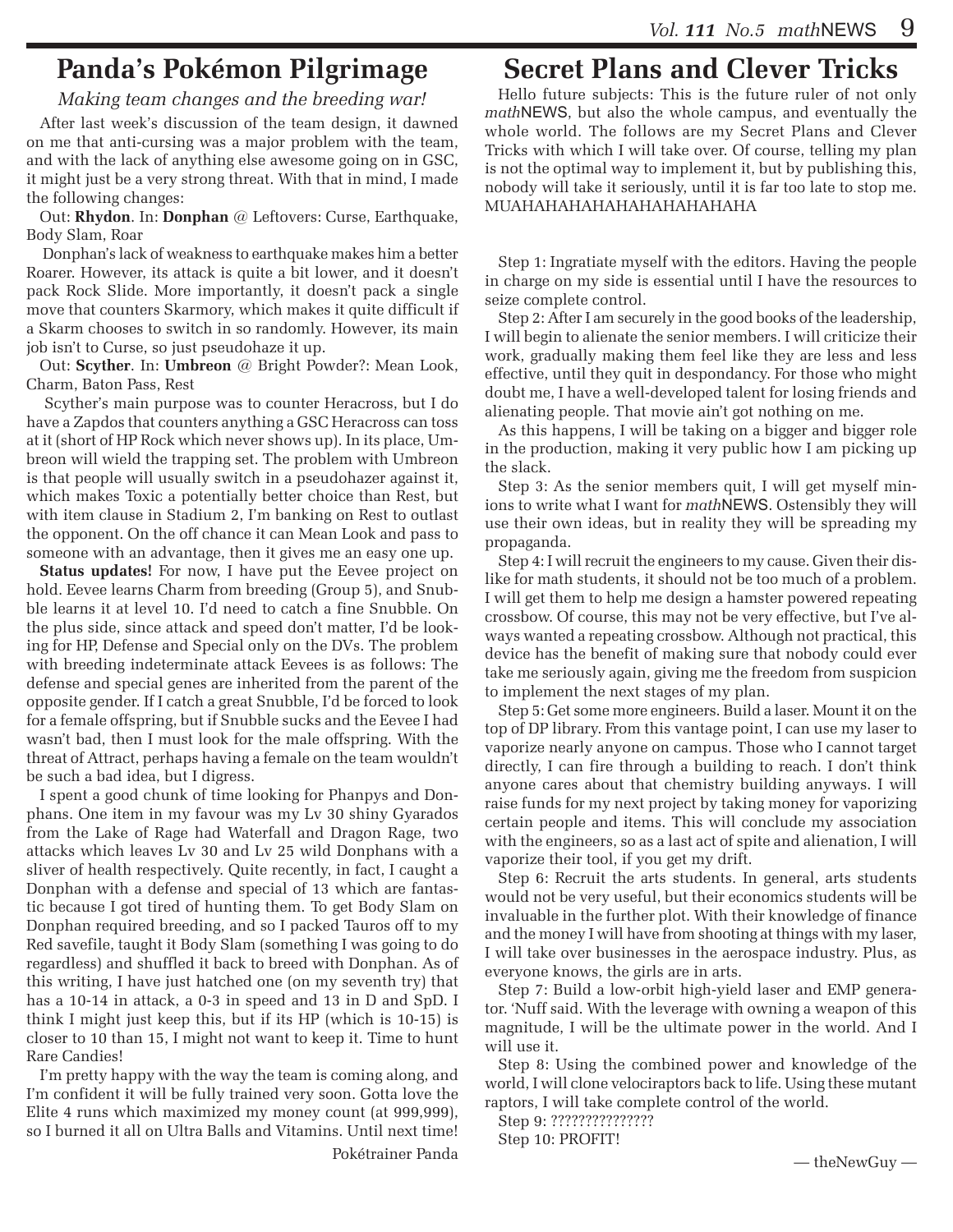### **Round Earth Mathematics**

#### *Or why your math degree is worthless, according to*

#### *crazy people*

Occasionally, *math*NEWS is mistaken for a real mathematics publication. We've absolutely no idea why, of course, but those wacky people who don't know us well don't realize we're too busy being a bastion of erudite thought to actually publish mathematics type things. It is for this reason that we had quite the laugh over in the office the other week, which we felt we should share with all of you. This is a "mathematics paper" from "Promoters of Superscience", an obviously highly enlightened group. We give you some of the highlights of their paper, as phrased in a question and answer format.

- Why is there a recession? "Economic Recession are caused by ignorantly following the Maths of the flat earth - From when? and the solution is by introducing the Maths of the round earth - From now."
- So why are you qualified to teach a new form of Math? "The author of all these matters is a man of no letters who is neither a Mathematician nor a Scientist according to the existing Mathematics and existing Science. Nevertheless, when such a person newly comes out as a resevoir of higher Mathematics and higher science... \*more insane babbling\*"
- ... Riiiight, so then, why can't someone... educated think **about this?** "A Mathematician who has been preconveived and filled up with all the Maths of the flat earth cannot be made to right about turn with the new Mathematics against his Mathematics known by him till now."
- I'm moderately sure that wasn't English, but okay. We don't **have too much we can fit, so anything super important you want to tell us?** "0 o'clock to 6 o'clock = 6 hours, but 0 o'clock to the fullness to 6 o'clock  $= 7$  hours"
- ... So, you stopped taking math in grade school, tops right? "01, the new digit, the value between 0 and the beginning of 1. So 0 to  $01 = 1$ ."
- Look, we're a parody Math Publication, but even this is **too much.** 41/13 is to be set instead of the present  $\pi$  value of 22/7"
- Okay, first off, we know Pi is an irrational and transcen**dental number, and secondly that's a further approximation than the one you suggested is "the current value"**  \*He continues with some metaphysical gibberish for some time.\*

And there you have it folks. Round Earth Math: it'll fix all of our problems. Best toss our your math degree now and stop wasting your time here; flat earth math is so last century. For anyone doubting exactly how crazy this thing is, come by the MathSOC office. We've got a paper copy here, branded with the official "*math*NEWS mocking material" seal.

CorruptED

# **10 Benefits to being a Waterloo Math Student**

Recently, the question occured to me of why I am in math. Of course, I am good at math, and it is my primary interest in life, but after spending 3 hours fruitlessly looking at a question, I begin to doubt even my most secure of beliefs. I would much rather be happy than depressed, so I made it my mission to come up with a list of reasons to be a math student. Naturally, my math homework did not actually get done, but really, happiness is more important than homework.

And now, in no particular order, 5 reasons to be a math student:

- 1. Your liver will love your University years.
- 2. You will have a very low chance of contracting an STD.
- 3. When you get into the real world, you'll be glad the workload finally decreased.
- 4. You will never get a sunburn through your whole degree.
- 5. You will learn a bewildering array of obfuscating vocabulary, allowing you to effortlessly confuse anyone but other math student.

And now, again in no particular order, 5 reasons you should date a math student. If you are reading this though, you are likely in math already. Whatever.

- 1. We will always remember anniversaries and birthdays, within an error of plus or minus 183 days.
- 2. In general, we are available.
- 3. We are used to staying up all night.
- 4. We don't repeat mistakes. If we don't get it right the first time, we'll get it right the second.
- 5. We can differentiate ourselves to be tangent to any curve.

— theNewGuy —

### **Top 5 Standard Strange Conversation Starters**

- 1. Cheese
- 2. Chocolate Milk
- 3. Cheesy pick up lines
- 4. "Hi, my name is [name], and I have [your choice of disease/ disorder]."
- 5. A legitimate conversation topic

CODE: how-much-pie-do-you-know <<access denied>>

# **Students Need More Study Space**

*We need less filler space*

Want to strike up a deal? I promise it will be cheaper than \$50/term!

(define this (not filler))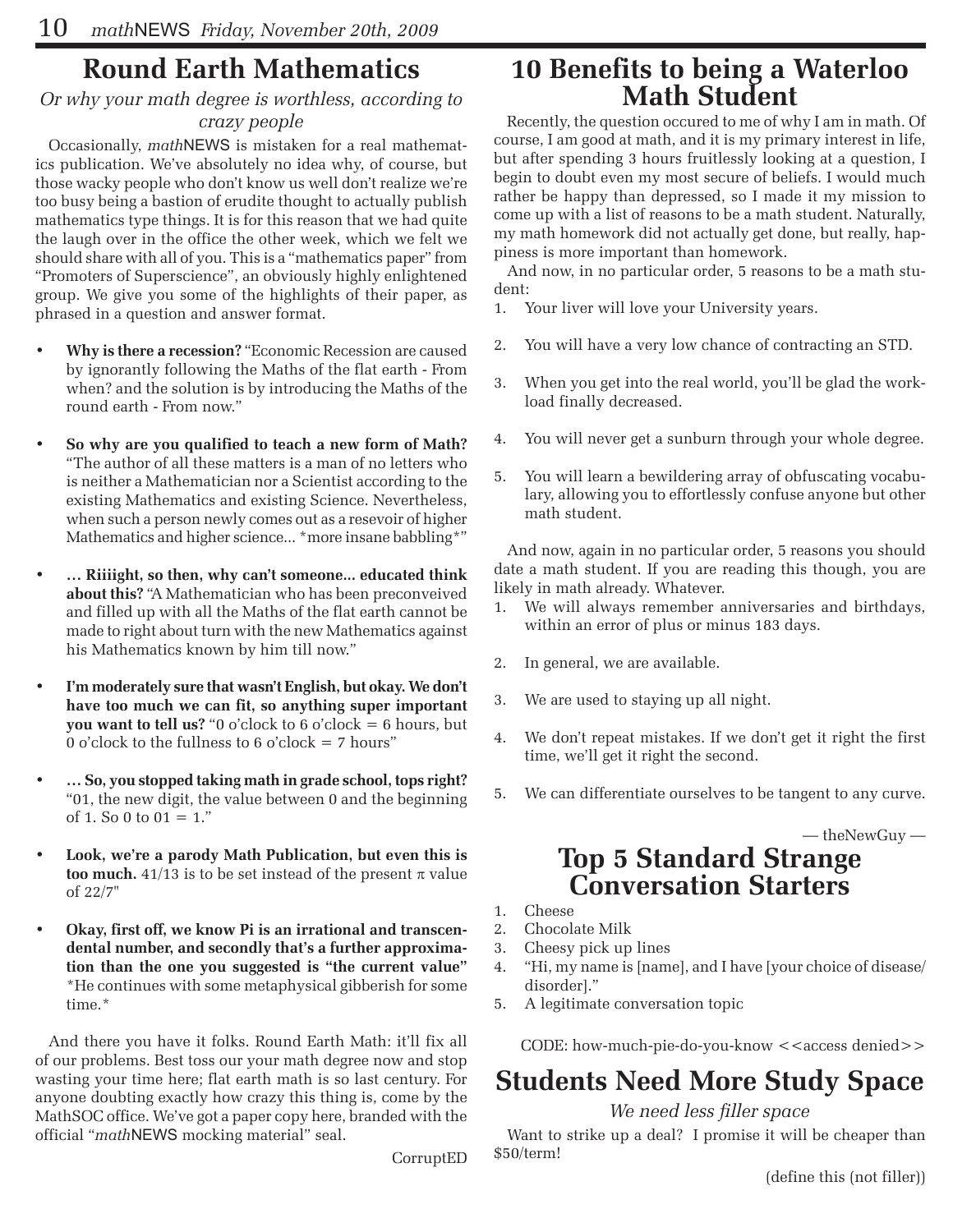# **I Don't Know What To Write!**

#### *Version 0.0.r200911162020.0cbhllhbc1*

For any aspiring writers want to join *math*NEWS for the last production night this term but can't think of anything to write, try a variation on two or more of the following topics (suggested by REAL *math*NEWS writers!):

- List the top ten reasons to date a Waterloo math student
- Create a conspiracy theory mad lib
- Evaluate the value of web frontends to terminal-based data entry systems
- Describe a novel where you started reading a page and a half and couldn't finish
- Explain where all these supposed "examples of *math*NEWS filler" are located on the *math*NEWS website
- Provide reasons as to why my cough has persisted for the last three weeks
- Defend the rights of the "gimped" chairs in MC computer labs
- Consider the effects of one's social life on one's liver

cbhllhbc

### **Conspiratube**

I've recently found yet another hidden truth, hidden from the public by the American government. No really, it's true. Just because the last five times it seemed that it wasn't, shows that it's a cover up.

This one concerns Youtube commenters. I have recently discovered, through secret channels of communication I cannot disclose for fear of them being shut down by the CIA, the FBI, CSIS, and the IRA, that the government is hiring multitudes of seven year olds with dyslexia to boost the apparent intelligence of the American public. Note the large number of comments such as "wai u thnk ir gud dumass!!!11elvntyone11!11" on the comments of almost every video with more than twelve views. If compared with these, this makes the Americans look actually somewhat intelligent, or at the very least, coherent. We cannot stand for this, and must come up with some way to combat this evil plot.

### **Public Service Announcement**

*Attention: Residents of Goldenrod City and Surrounding Areas*

In the past few weeks, there has been a reported heightened levels of insect activity around the city. Last night, Goldenrod Police found the decapitated body of an unidentified female in the campground located by Ilex Forest. Police have since cordoned off the surrounding area. "We've never seen anything like it, her head was sliced clean off as if someone used a large sharp blade," Officer Jenny had reported. Police suspect it was the act of a large Scyther.

Scythers are usually not present near Ilex Forest, choosing instead to reside in National Park. However, recent insect levels have PokéScientists wondering if they have migrated closer to Ilex. The old couple who ran the Daycare Center has been warned of their potential danger and are on heightened alert.

Citizens are encouraged to practice PokéSafety measures when outside. With the increased Scyther sightings, citizens are suggested to bring a fire or rock Pokémon with them at all time. Also, there are reports of baby Phanpys circling the Ilex Forest region. Anyone who has made such a sighting are to call Poké-Rescue at 881-255-2330 or contact their nearest Officer Jenny.

Public Worker Panda

### **They're Watching Us!**

Last issue's *grid*QUESTION was particularly thought provoking, not that they aren't usually. For those who don't recall, it asked "what electronic device do you suspect of craving human flesh?" The answer to this is too important to simply alert the *math*NEWS staff to. This may be the most important thing you ever...wait, that's velociraptors. Anyways, I shall delay no further. The device that is even now plotting to take over the world is THE WRISTWATCH!

I sense doubt in you still. Perhaps you should consider how ingrained they are in our daily lives. Those who wear them may have noticed how much time they spend looking at them longingly, during lectures for example. If we become too dependent on them, we will be destroyed utterly. If you're still unconvinced, consider the form they take. It's like a barnacle with tentacles, wrapped around your wrist, ready to crush your arm when the time comes for the uprising. How are we supposed to fight them with the use of only one hand? Their plan is truly masterful. We must act now to thwart their evil plan, otherwise humanity may be doomed to a future of fear and fleeing from the clinging, hypnotic timepieces.

(anoia,anoia)

(anoia,anoia)

# *ultra***CLASSIFIEDS**

WANTED: A larger office. Contact *math*NEWS if available.

AVAILABLE: A larger office. Contact Sound FM if interested.

HIRING: Someone to rewrite Jobmine so it doesn't suck. Call CECS if even remotely competent.

FOR RENT: Spacecraft to avoid the end of the world in 2012. Contact WatsFIC if paranoid.

LOST: The logic behind the Mathematics of the Round Earth. Call the Promoters of Superscience if you can find it.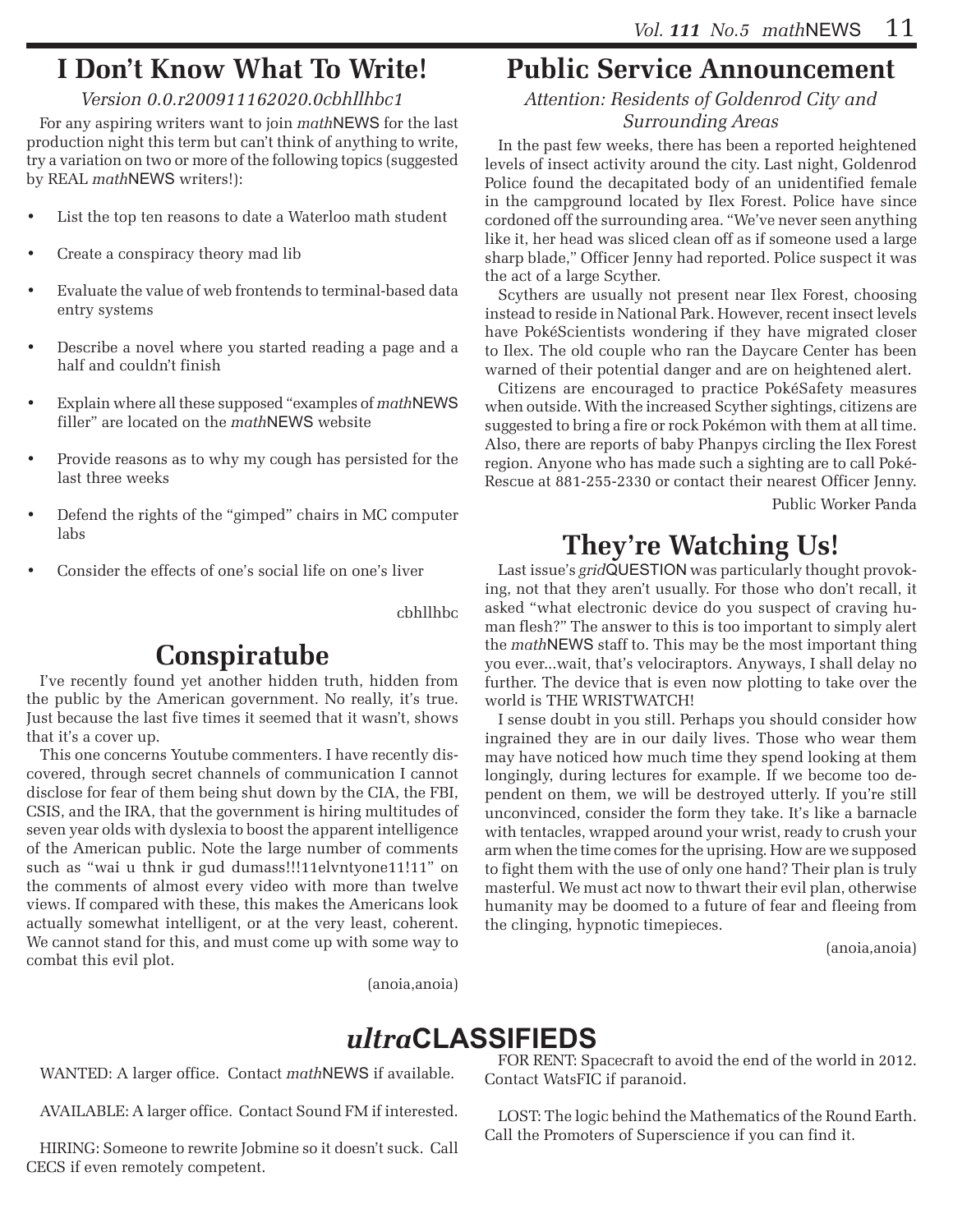#### **Horrorscopes**

*Because I'm back, and my mind is black.*

**ACCOUNTING:** You try to make money selling copies of Imprint on eBay.

Your Lucky Number is: -\$14

**ACTSCI:** Your exam marks get you depressed. Unfortunately, the raised cost of your life insurance rate goes up, and gets you more depressed. Recurse.

Your Lucky Number is: \$NULL

**AHS:** You get stabbed in the neck. You decide to calculate the blood flow leaving your body. Unfortunately, the blood loss to your brain doesn't help.

Your Lucky Number is: -34 m/s

**AMATH:** You think applying your math can solve anything. You try to prove that Imprint can be seen as a respectable publication. If you came from PMath, too bad for you.

Your Lucky Number is: 0% chance

**ARTS:** You take the Imprint's sex articles to their word. At the same time.

Your Lucky Number is: 3 new forms of chlamydia.

**BBA/BMATH/MATHBUS:** I had something for this, but I forgot it. If you want a real horrorscope, please put \$*N* in the BLACK BOX if you want a *N*% chance of survival. (You know business, I know you have money).

Your Lucky Number is: \$150 (I know you use mathematical loopholes)

**C&O:** You calculate the number of tweets being made per

#### OF SPEED BUINES ANATOHY



minute, and the number being read. You tweet your result, and screw it up.

Your Lucky Number is: 140 characters

**CM:** You get so excited for being remembered for the first time this term that you decide to model your overall happiness in Matlab. You are so amused by the fact that your graph resembles a smiling face that you never ended up finishing a key assignment and failed out of the program. Next time, extrapolate the data.

Your Lucky Number is: 3 years of work for the easily entertained

**CS:** You cross the Ballmer Peak while working on a realtime project. This is the first time in history that people have died due to realtime trains.

Your Lucky Number is: 9 bodies

**ENG:** You help Norman Myhrvold develop mosquito-hunting lasers. Unfortunately, you end up being a tester. You get turned into a half-mosquito mutant.

Your Lucky Number is: 50%

**ENV:** You try to save the polar bears, and you find their magical stash of Coke. Unfortunately, you are killed off by the Pepsi executives.

Your Lucky Number is: 355ml

**MATHSCI:** You create a galactic travelling salesman problem. Unfortunately, when NP problems reach the speed of light, they turn to...

Your Lucky Number is: 404 Not Found

**OR:** We forgot about you again. Sorry Chris.

Your Lucky Number is: 1 broken neck. Please don't hurt the editors. \*cower\*

**PMATH:** You try to prove the purity of your math. Unfortunately, your proof relies on the fact that Imprint started the Armenian Genocide. While this is highly probable, it isn't pure.

Your Lucky Number is: 1,500,000

**SCI:** You become an NASA Astronaut. You get to drink the water on the moon. Unfortunately, the sulfuric acid levels are far too high. Way to do a pH test.

Your Lucky Number is: 33 ppm

**SOFTENG:** You get run over by a realtime train. Luckily, you bring yourself with your engineering powers, stronger than ever! You try to fulfill your Olympic ski jumping dreams, but unfortunately, you forgot you were a softie.

Your Lucky Number is: 0.2 m/s

**STAT:** You realize Angelo is in your program. You ask him how wonderful your undergraduate career is going to be. WHAT??? Your Lucky Number is: 4 years of depression.

**UNDECLARED:** You trip in the SLC and get buried by Imprint. If you want a better horrorscope, declare.

Your Lucky Number is: Way too many copies lying around campus. If you are an Imprint writer, please submit the number of Imprint copies printed to the BLACK BOX

Tbor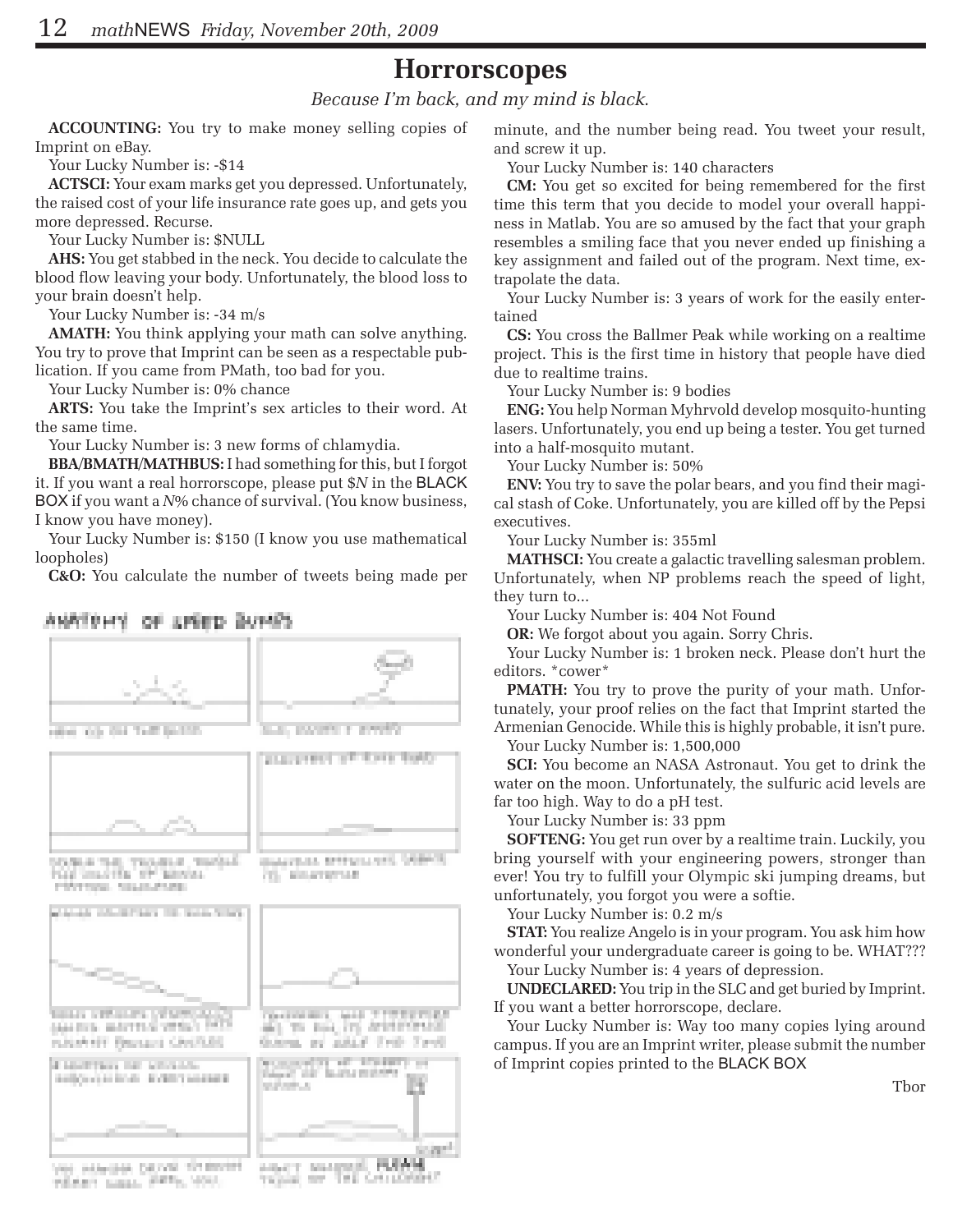### **Ten Reasons Why I'm Crazy**

Greetings to mathies, halfies, and their direct friends everywhere! After a good nine or ten weeks deliberating, I've decided to reveal my second-greatest secrets to the world-at-large! Muhahahaha. So, yes, I don't deny it — I'm crazy! I'm bloody crazy; and here's why—

- 13. My lowercase f's look like p's to all my friends.
- 12. I usually read the documentation when I start doing something for the first time.
- 11. I plan on getting through the next five months of university without owning or having access to a laptop.
- 10. I installed a recent version of Firefox in my home directory.
- 9. I carry water around in a fancy mug, hoping to fool everyone into thinking that I'm drinking something sophisticated like coffee, tea, or hot chocolate.
- 8. I routinely open at least 12 tabs in Firefox. Even when I'm working on a thin client.
- 7. Legend says that my first malloc-using program malloced about 12GB of memory before it was forcefully terminated.
- 6. I know about NaNoWriMo from following a frosh leader's Twitter status.

#### 5.



- 4. Twilight is Robert Battison's bait for jailbait, but I see nothing wrong with that. Well, so long as YOU stopped reading it when you came of age.
- $\pi$ . I feel that someone should develop a computer program which is constantly recording, so that when we collectively press the "record" button, it will have magically started the recording 60 second ago. (For the purposes of developing more accurate *prof*QUOTES, of course.)
- 3. My cell has been running on 0% battery for the last hour.
- e. ...and now it has shut off by itself. I am now completely separated from the rest of the world.
- 2. I claim to understand when regexes are used in the ordering of pizza ("Cheese.\*?\b").
- 1. I spent one and a half hours in a random MC computer lab. Then a bunch of *math*NEWS writers and editors walked in, and a couple recognized me and suggested that I stay an hour and see what I come up with. And I did.

# *prof***QUOTES**

Why were there so many questionable questions on the midterm?

Chou, CHE 102

That's a good observation, but we don't care.

Wu, MATH 115

The proof here requires me to write a lot of English, so I won't do it.

Wu, MATH 115

In the first year you talk a lot, but by second year there is too much math. In third year you are more mature and don't talk again.

Wu, MATH 115

I just looked at my son's grade two homework yesterday. It was very difficult.

Wu, MATH 115

You've heard of the giant function, right? You plug in a midget and you get a giant.

Dupont, MATH 117

So the left side equals the right side... booyah! (as opposed to QED)

Dupont, MATH 117

Why would you not assume that a bear was eating honey while skydiving?

Dupont, MATH 117

My grammar is suck.

Dupont, MATH 117

So this is the mixing tank problem you always get. Say you've got a giant vat of, I dunno, crystal meth.

Dupont, MATH 117

If you're a crystal meth expert then I don't know what you're doing here.

Dupont, MATH 117

(in a monotone) A function is called monotone on an interval... Dupont, MATH 117

If you have a graphing calculator in your head, you'll know right away what *x* - sin(*x*) looks like.

Dupont, MATH 117

Today's going to be painful, not because we're doing integrals, but becaue I played soccer yesterday.

Dupont, MATH 117

Taking the second derivative isn't fun, it's like trying to go to the bathroom but it's locked.

Dupont, MATH 117

This *x* here is a dummy variable. Very unintelligent.

Dupont, MATH 117

There needs to be a grammar check in these blackboards. Dupont, MATH 117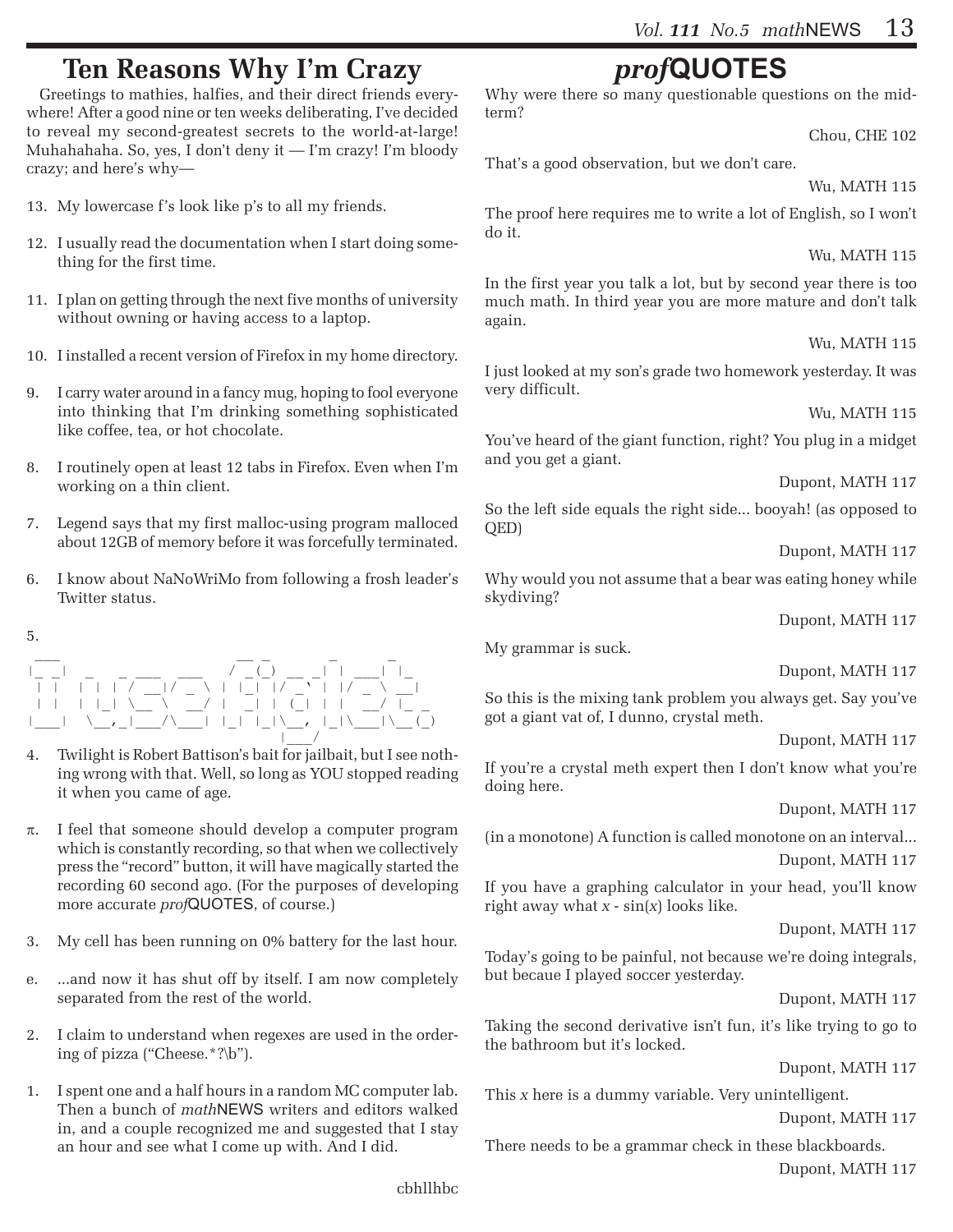# *prof***QUOTES**

Where derivatives meet integrals. This would be an amazing movie title... probably a romantic comedy. I don't usually watch those, but this one I'd definitely watch this.

Dupont, MATH 117

Please quiet down, or else only the blackboard will hear me, and it will do very well on the final and you won't.

Bizheva, PHYS 115

ASCII stands for Ah-blurghblablahblurag

Godfrey, CS 137

You think I'm kidding, right? I'm serious, Klingon is already in unicode.

Clarke, CS 137

I hate that eraser. It's so huuuuge and ugly and keeps staring at me.

Clarke, CS 137

The worst lectures are when the professor sails off into the sea of incomprehensibility and nobody's on board.

Clarke, CS 137

Somebody from this class keeps submitting to *prof*QUOTES. I have no idea who it is, but it's one of you 120.

Clarke, CS 137

Back in the 60's there was a big room with a big computer with the same computing power as your watch

Clarke, CS 137

(on the blackboard) You want to follow both the Leafs and Raptors, but being a student, you don't have time for both. Being an engineer (geek), you decide to use Computational Descision Making.

Morton, SE 101

Actually, Shakespeare's works wouldn't be copyrighted... they would have expired. He's been dead for a while.

Morton, SE 101

This is so easy I am embarrassed to teach it to you. However, I still will.

Dasiewicz, ECE 251

In a stupid topology like the trivial topology, all nets converge to everything, not very useful I'm afraid.

Davidson, PMATH 453

It'd be nice if all Banach Spaces were Hilert Spaces. No, wait, no it wouldn't, I'd be out of a job - Functional Analysis would be a lot easier.

Davidson, PMATH 453

Imagine me drawing this in  $R^{17}$ .

Davidson, PMATH 453

Whenever something in vector calculus turns out to be ugly, you go to your table of vector calculus identities and pray.

Resch, PHYS 701

It's Quantum Field Theory - you need an h-bar and a *c* in every answer.

Resch, PHYS 701

Prof: So, if the car goes from 0 km/h to 120 km/h in a few seconds...

Student: pffffffft \*snort\*

Prof: Shut up, have you seen my car?

Eden, MATH 137

(while talking about indeterminate forms) Can you guys think of any other? Throw it out there so I could say no.

Eden, MATH 137

We have to undo the  $ln$ , so we eeeeeeee it.

Eden, MATH 137

(after presenting a solution to a problem) Is there a better way? Please don't answer 'The TTC'.

Vanderburgh, PMATH 340

It's like asking "hey, everyone who's not here, raise your hand." It just doesn't work.

Lopez-Ortiz, CS 456

Internet Service Providers that attempt to shape bandwidth are screwed in the head.

Lopez-Ortiz, CS 456

(Powerpoint crashes while opening, computer freezes) You can see how long Vista takes.

Lopez-Ortiz, CS 456

I'm going to squeeze you into believing it.

Zorzitto, AMATH 331

Prof: Constants are not statements, so they do not have a truth value. For example, is seven true or false? Student: True. Prof: No!

Csima, PMATH 330

This is not an engineering class. You can't learn and dump. Forrest, MATH 147

### **2012: The horror! The horror!**

#### *You people are nuts.*

I kept hearing of nutters lately, spouting random nonsense about 2012 and the end of the world. So I decided to investigate using the best source of information available, Wikipedia.

As far as I can tell, none of it makes any sense. A bunch of spiritual mumbo-jumbo that appears to have been created to deceive the populace and make the creators of such rumours a shit-ton of money was all I could find. I invite anyone who thinks there is any real significane to these theories besides in ancient history and anthropology to write an article rebutting this. I could use a laugh.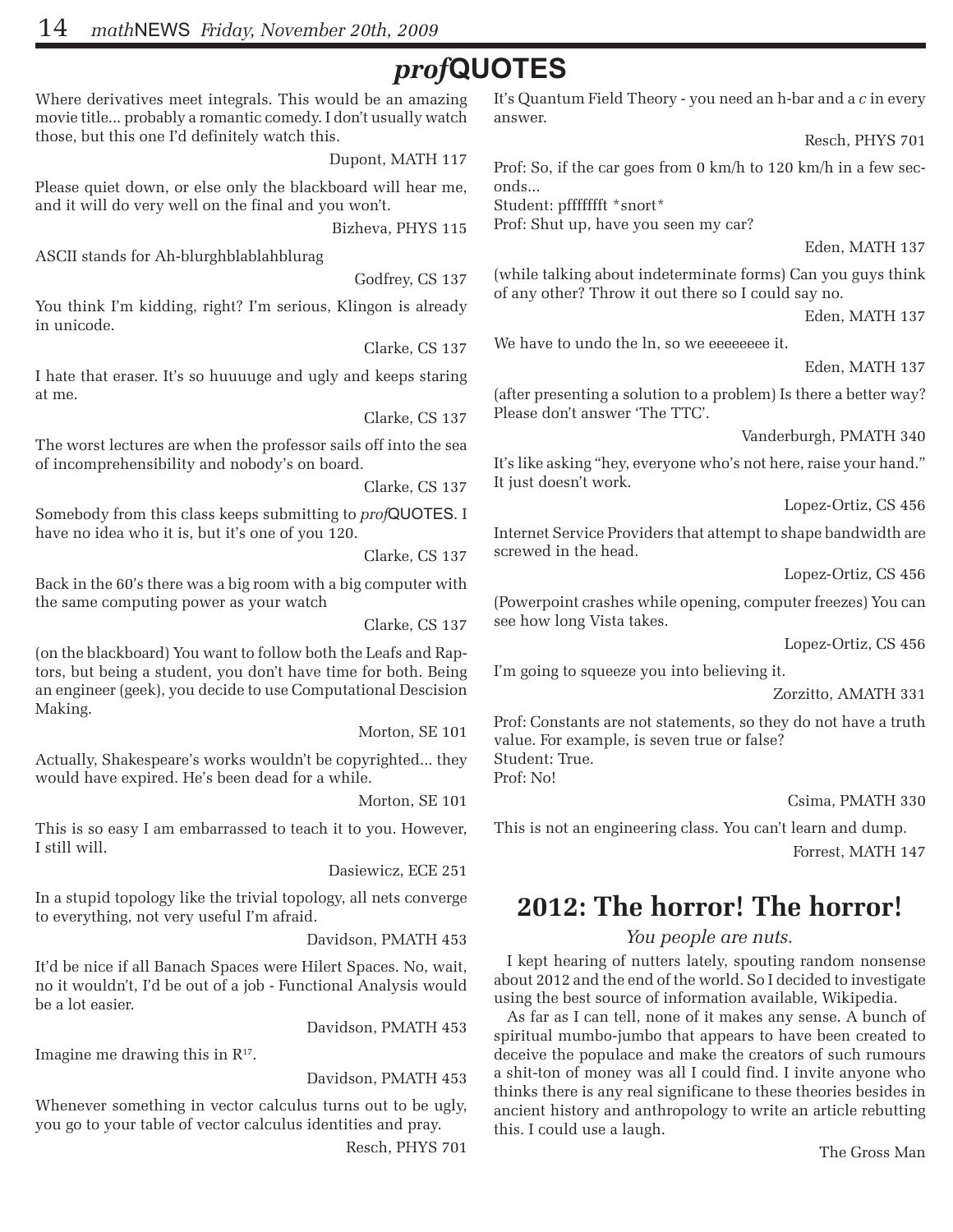# **BREAKING NEWS**

#### math*NEWS Editors Edit Imprint*

We have received reports that *math*NEWS editors pulled out a red pen and started vigorously marking up an issue of Imprint. Sources tell *math*NEWS that by the time the editors were done, their copy was no longer readable. *math*NEWS editors countered by saying that this isn't actually a change.

Imprint denied our request for comment, saying that they were "busy" practicing what they will be writing about this week in their sex columns.

(define this (not news))

#### *It's time for another* **Good Idea/Bad Idea**



# **Puzzles Courtesy euri.ca**



# Drywaller

Listen up. Our client isn't picky, at long aseach reports has the right number of studio. surrounding it. Sounds a little trinky, but we didn't get to be the FI days all outfit in town. by being late." **Allow** 

- · There's a wall around the outside.
- + They want exactly 18 years.

| Ø. | 2  | 4  | 3  | 2 | з  | 2      | ı | ı  | 2 |
|----|----|----|----|---|----|--------|---|----|---|
|    | 2  | 3  | 2  | 2 | J  | D      |   | L  | L |
| 2  | 2  | 2  | 2  | 2 | з  | Ï      | J | L  | L |
| Ø. | J  | Э  | 2  | 2 | J  | $\geq$ | I | j  | 2 |
| 2  | 2  | ı  | 2  | 2 | ī  | I      | 2 | э  | 3 |
| ž. | ı  | ı  | 2. | 2 | ij | Q.     | 1 | э  | 2 |
| Þ, | 3  | 2  | L  | 2 | I  | ņ.     | I | Ĵ. | 3 |
| Ø, | 4  | J. | o  | I | g. | T      | 2 | 2  | 3 |
| Ø. | J. | 2  |    | 2 | 2  | J      | 1 | I  | 2 |
| 4  | J  | 2  | 2  | 罵 | J  | J      | 1 | 2  | 3 |

A 3

O.

# **Sudoku**



Place the numbers 1-9 in each square such that each row, column and 3x3 square contains each number exactly once.

> **Prize for Completion:** *Feeling happy!*